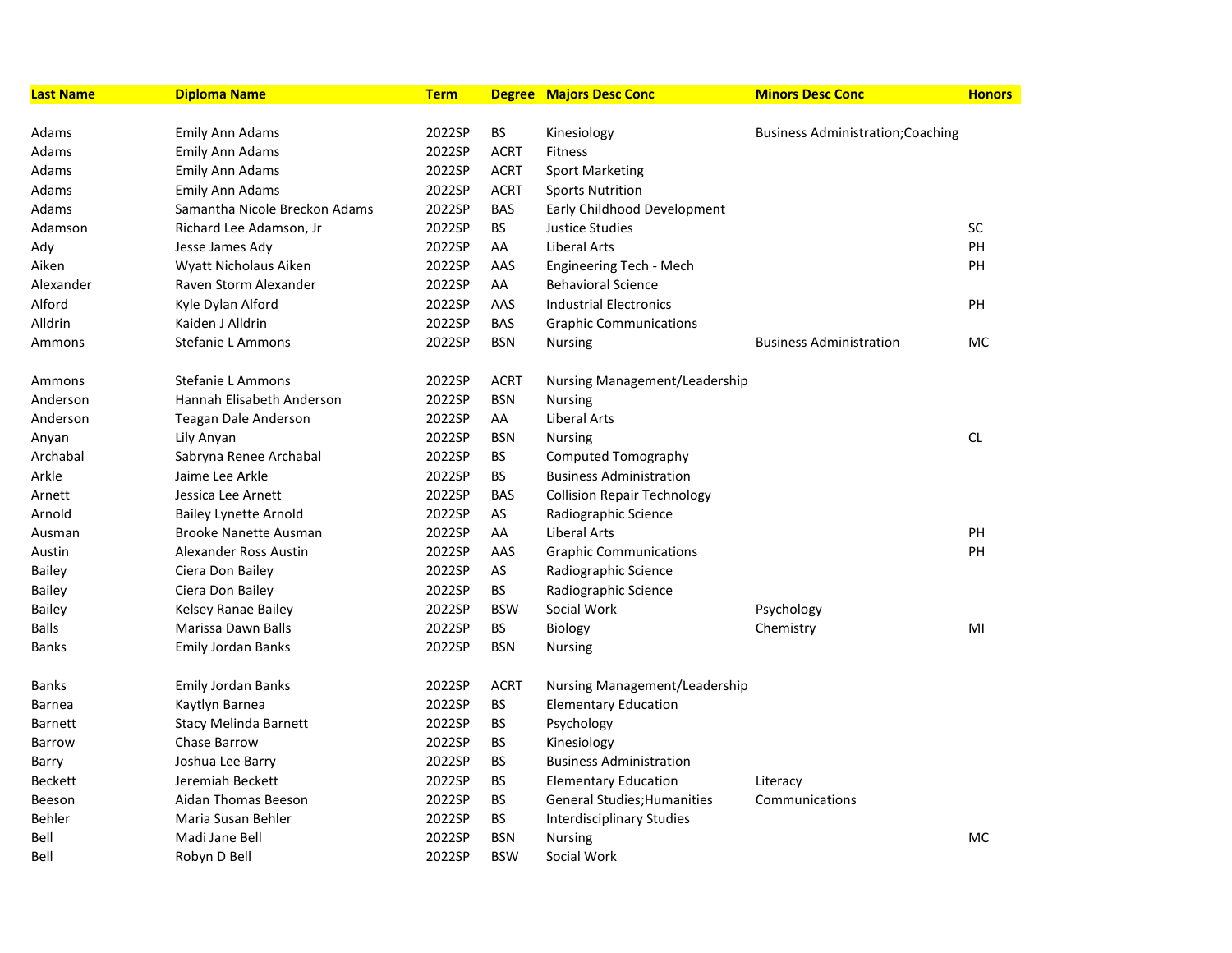| Berardi         | Adam W. Berardi                  | 2022SP | AAS         | Paramedic                            |                            |           |
|-----------------|----------------------------------|--------|-------------|--------------------------------------|----------------------------|-----------|
| Bernabe         | Marda Carmen BernabO             | 2022SP | <b>BSW</b>  | Social Work                          | Spanish                    |           |
| Berry           | Laysn Jae Berry                  | 2022SP | AAS         | <b>Business Management/Marketing</b> |                            |           |
| Bishop          | Justin Michael Bishop            | 2022SP | AAS         | <b>Information Technology</b>        |                            |           |
| Boatner         | Jovita Marie Boatner             | 2022SP | AA          | Liberal Arts                         |                            |           |
| Boller          | Tabitha Boller                   | 2022SP | <b>BFA</b>  | <b>Creative Writing</b>              |                            |           |
|                 |                                  |        |             |                                      | Middle School Math;Special |           |
| Bolm            | Hannah N Bolm                    | 2022SP | <b>BS</b>   | <b>Elementary Education</b>          | Education                  | <b>CL</b> |
| Bond            | <b>Taylor Ann Bond</b>           | 2022SP | AA          | Liberal Arts                         |                            |           |
| Boren           | Cyanne Taylor Boren              | 2022SP | <b>BAS</b>  | <b>Business</b>                      |                            |           |
| Boyd            | Kelsy Charlene Boyd              | 2022SP | <b>BS</b>   | <b>Business Management</b>           |                            |           |
| Boyer           | Abigail J Boyer                  | 2022SP | AAS         | <b>Business Management/Marketing</b> |                            |           |
| Brand           | Mindy Rae Brand                  | 2022SP | AAS         | <b>Medical Assistant</b>             |                            |           |
| <b>Breding</b>  | <b>Connor Breding</b>            | 2022SP | <b>BS</b>   | Accounting                           |                            |           |
| Briney          | Kyle Nicholas Briney             | 2022SP | BAS         | Interdisciplinary                    |                            |           |
| Brooks          | Matilda R Brooks                 | 2022SP | <b>BSN</b>  | <b>Nursing</b>                       |                            | <b>CL</b> |
| <b>Brouse</b>   | Chelsea Brouse                   | 2022SP | <b>BSW</b>  | Social Work                          |                            |           |
| Brown           | Alexandea Kathleen Brown         | 2022SP | <b>BSW</b>  | Social Work                          |                            |           |
| Brown           | Amy Brown                        | 2022SP | <b>BSN</b>  | <b>Nursing</b>                       |                            | CL.       |
| Brown           | Brianna LaVern Brown             | 2022SP | <b>BS</b>   | Mathematics                          |                            | <b>MC</b> |
| Brown           | Caitlin Jessie Brown             | 2022SP | BS          | Kinesiology                          |                            |           |
| Brown           | Rylee Elizabeth Brown            | 2022SP | <b>BS</b>   | <b>Communication Arts</b>            | Marketing                  |           |
| Bruchard        | <b>William Frederic Bruchard</b> | 2022SP | BA          | Biology                              | Physical Science; Spanish  | <b>MC</b> |
| <b>Bruchard</b> | <b>William Frederic Bruchard</b> | 2022SP | BA          | Chemistry                            |                            | <b>MC</b> |
| <b>Burgess</b>  | Christina Michelle Burgess       | 2022SP | BS.         | Kinesiology                          |                            | MI        |
| <b>Burgess</b>  | Christina Michelle Burgess       | 2022SP | <b>ACRT</b> | <b>Sports Nutrition</b>              |                            |           |
| Burks           | <b>Ashley B Burks</b>            | 2022SP | <b>BSN</b>  | <b>Nursing</b>                       |                            | SC        |
| Burlage         | Kiara R Burlage                  | 2022SP | <b>BSN</b>  | <b>Nursing</b>                       | Spanish                    |           |
| <b>Burlage</b>  | Kiara R Burlage                  | 2022SP | <b>ACRT</b> | Nursing Management/Leadership        |                            |           |
| Burns           | John Burns                       | 2022SP | <b>BSN</b>  | <b>Nursing</b>                       |                            | <b>CL</b> |
| Burt            | Courtney Lynn Burt               | 2022SP | <b>BSN</b>  | <b>Nursing</b>                       |                            | SC        |
| Bussey          | <b>Charles Bradley Bussey</b>    | 2022SP | AAS         | <b>Auto Mechanics Tech</b>           |                            |           |
| Cadwallader     | Melinda Cadwallader              | 2022SP | <b>BS</b>   | <b>Communication Arts</b>            |                            | SC        |
| Campa           | <b>Andrew Richard Campa</b>      | 2022SP | AA          | Liberal Arts                         |                            |           |
| Campbell        | Kathryn Nicole Campbell          | 2022SP | AS          | Radiographic Science                 |                            |           |
| Campbell        | Kathryn Nicole Campbell          | 2022SP | <b>BS</b>   | Radiographic Science                 |                            |           |
| Carlos          | Kariana Carlos                   | 2022SP | AA          | Liberal Arts                         |                            |           |
| Carlyle         | <b>Andrew Carlyle</b>            | 2022SP | <b>BS</b>   | <b>Business Administration</b>       |                            |           |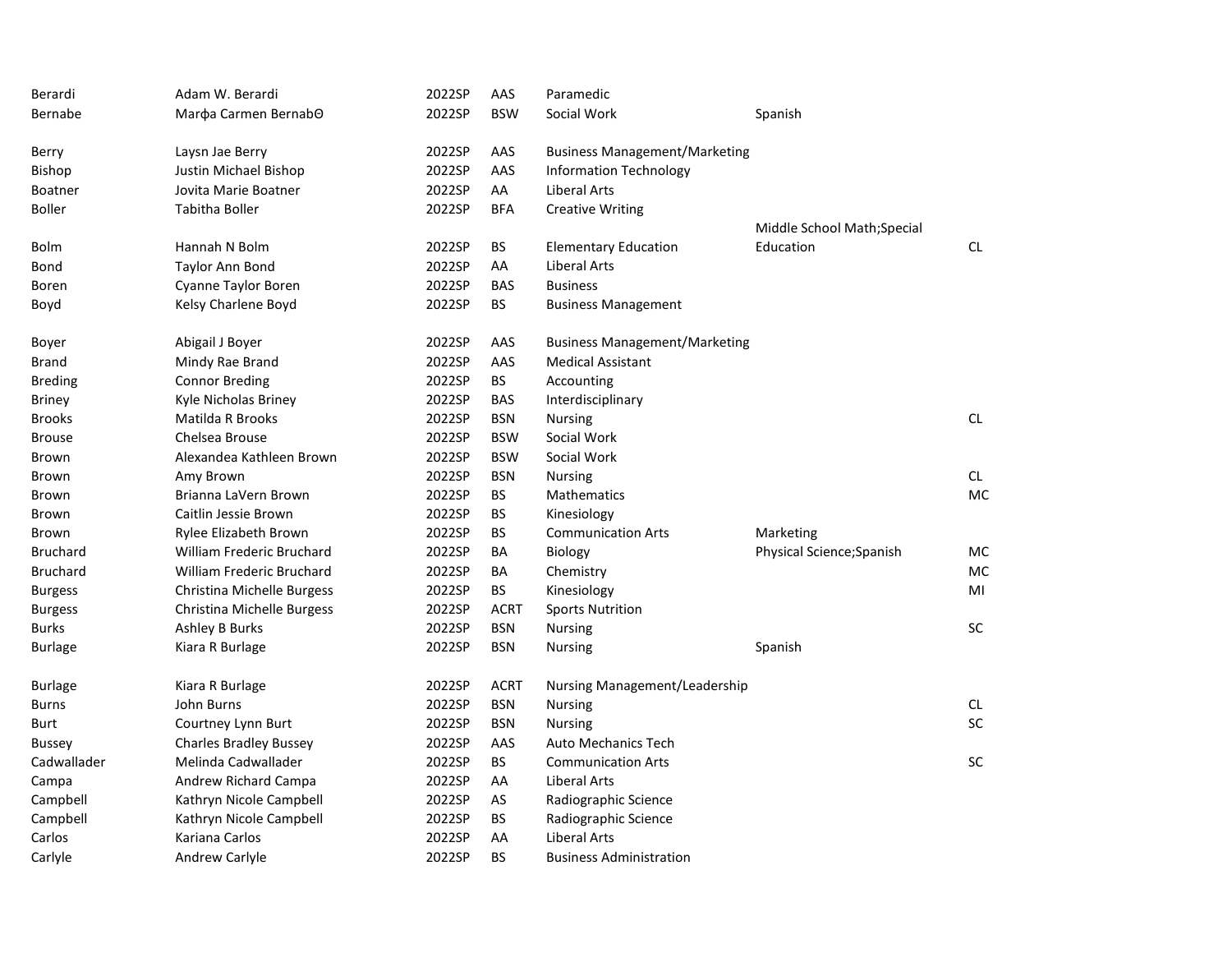| Carpenter     | Kevin Jaxson Carpenter        | 2022SP | AAS         | Heating/Vent/AC/Refrigeration           |                                |           |
|---------------|-------------------------------|--------|-------------|-----------------------------------------|--------------------------------|-----------|
| Carte         | Kason Cenric Carte            | 2022SP | <b>BS</b>   | Psychology                              | Sociology                      | <b>SC</b> |
| Catt          | <b>Emily Breann Catt</b>      | 2022SP | AA          | Liberal Arts                            |                                |           |
| Challinor     | Andrew John Challinor         | 2022SP | <b>BS</b>   | Accounting                              | Economics; Spanish             | <b>SC</b> |
| Charters      | Sydnee Okie Charters          | 2022SP | AAS         | Paralegal                               |                                |           |
| Charters      | Sydnee Okie Charters          | 2022SP | <b>BAS</b>  | Paralegal                               |                                |           |
| Chase         | <b>Brooke Justine Chase</b>   | 2022SP | <b>BS</b>   | Biology                                 | Chemistry                      |           |
| Cloward       | <b>Brycen Cloward</b>         | 2022SP | <b>BS</b>   | <b>Computer Science</b>                 |                                |           |
| Clugey        | Savannah Rochelle Clugey      | 2022SP | <b>BS</b>   | <b>Business Administration</b>          |                                |           |
| Coil          | John Wyatt Coil               | 2022SP | BS          | Psychology                              |                                |           |
| Coil          | John Wyatt Coil               | 2022SP | <b>BS</b>   | <b>Social Sciences</b>                  |                                |           |
|               |                               |        |             |                                         | Coaching; Physical             |           |
| Colburn       | <b>Tobias Sutton Colburn</b>  | 2022SP | <b>BS</b>   | <b>Exercise Science</b>                 | Science; Psychology            |           |
| Colburn       | <b>Tobias Sutton Colburn</b>  | 2022SP | <b>ACRT</b> | Movement Psychology                     |                                |           |
| Cole          | Anthony Joseph Cole           | 2022SP | AAS         | <b>Information Technology</b>           |                                |           |
| Cole          | Anthony Joseph Cole           | 2022SP | <b>BAS</b>  | <b>Information Technology</b>           |                                |           |
| Collier       | Kyla Alice Collier            | 2022SP | <b>BS</b>   | <b>Sport Administration</b>             | <b>Business Administration</b> | <b>SC</b> |
| Collins       | <b>Ryan Collins</b>           | 2022SP | <b>BS</b>   | <b>Business &amp; Communication</b>     |                                |           |
| Colston       | Angela June Colston           | 2022SP | <b>BSW</b>  | Social Work                             |                                |           |
| Cooley        | Michael Edward Ross Cooley    | 2022SP | <b>BSW</b>  | Social Work                             |                                |           |
| Cooper        | Michelle Neva Cooper          | 2022SP | <b>BS</b>   | <b>General Studies; Social Sciences</b> |                                |           |
| Coronado      | Charlotte Coronado            | 2022SP | AAS         | <b>Collision Repair Technology</b>      |                                |           |
| Courtney      | Oreon Larenzo Courtney        | 2022SP | AAS         | <b>Business Management/Marketing</b>    |                                |           |
|               |                               |        |             |                                         | Natural Sciences; Physical     |           |
| Cowdrey       | <b>Emily Ann Cowdrey</b>      | 2022SP | <b>BS</b>   | <b>Exercise Science</b>                 | Science;Biology                | SC        |
| Cox           | <b>Gordon Paul Andrew Cox</b> | 2022SP | <b>BAS</b>  | <b>Information Technology</b>           |                                |           |
| Crickmon      | Oliver Douglas Crickmon       | 2022SP | <b>ATC</b>  | <b>Auto Mechanics Tech</b>              |                                |           |
| Crickmon      | Olivia Dee Crickmon           | 2022SP | AS          | Radiographic Science                    |                                |           |
| Crickmon      | Olivia Dee Crickmon           | 2022SP | <b>BS</b>   | Radiographic Science                    |                                |           |
| Crone         | Karyn Lynn Crone              | 2022SP | <b>BSW</b>  | Social Work                             |                                |           |
| Crowley       | Christy Jo Crowley            | 2022SP | <b>BSW</b>  | Social Work                             |                                | <b>MC</b> |
| Cummings      | Chelsea M Cummings            | 2022SP | <b>BS</b>   | <b>Business Administration</b>          |                                |           |
| Davis         | Avery Jones Davis             | 2022SP | <b>BS</b>   | <b>Business &amp; Communication</b>     | Marketing                      |           |
| Davis         | Lisa Marie Davis              | 2022SP | <b>BS</b>   | <b>Business Administration</b>          |                                | CL.       |
| Dawson        | Dillon Mathew Dawson          | 2022SP | <b>BS</b>   | Kinesiology                             |                                |           |
| DeGroote      | Anna DeGroote                 | 2022SP | <b>BSN</b>  | <b>Nursing</b>                          |                                | SC        |
| Delioth Arias | Jose Raul Delioth Arias       | 2022SP | BS          | <b>Computer Science</b>                 |                                |           |
| Delorme       | Douglas Michael Delorme       | 2022SP | AAS         | Applied Management/Marketing            |                                |           |
| Delva         | <b>Trenton William Delva</b>  | 2022SP | <b>BS</b>   | Psychology                              |                                |           |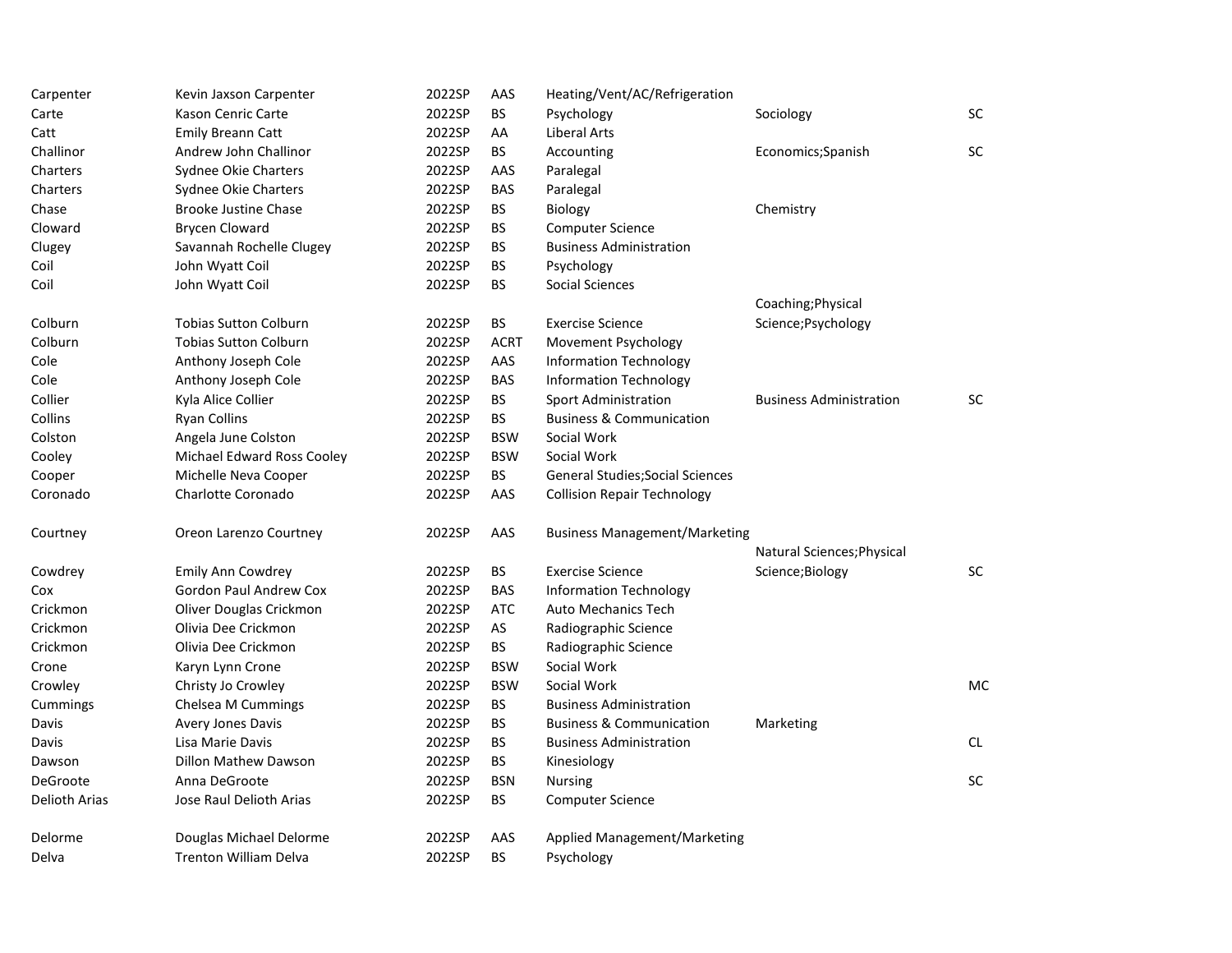| Devitt    | Kelcie Christine Devitt        | 2022SP | <b>BSW</b>  | Social Work                       |                             | MI        |
|-----------|--------------------------------|--------|-------------|-----------------------------------|-----------------------------|-----------|
| Dickinson | Gabrielle Nicole Dickinson     | 2022SP | BS.         | Chemistry                         | <b>Professional Writing</b> |           |
| Dickinson | Paige Catherine Dickinson      | 2022SP | AS          | Radiographic Science              |                             |           |
| Dickinson | Paige Catherine Dickinson      | 2022SP | <b>BS</b>   | Radiographic Science              |                             |           |
| Diomede   | Chazeray J. Diomede            | 2022SP | <b>BSN</b>  | <b>Nursing</b>                    |                             |           |
| Douglass  | Maizee Quinn Douglass          | 2022SP | AA          | Liberal Arts                      |                             |           |
| Dover     | Luke Courtland Dover           | 2022SP | <b>BSN</b>  | <b>Nursing</b>                    |                             | <b>MC</b> |
| Drake     | Calvin Charles Drake II        | 2022SP | <b>ATC</b>  | Diesel Technology                 |                             |           |
| Duce      | Rhonda M Duce                  | 2022SP | BS.         | <b>Elementary Education</b>       | <b>Special Education</b>    |           |
| Dugger    | <b>Blaze Kristopher Dugger</b> | 2022SP | BA          | <b>English;Sec Education</b>      |                             | <b>SC</b> |
| Dugger    | Hannah Grace Dugger            | 2022SP | <b>BSW</b>  | Social Work                       |                             |           |
| Durrant   | Jilian Noel Durrant            | 2022SP | <b>BSN</b>  | <b>Nursing</b>                    |                             | CL.       |
| Durrant   | Jilian Noel Durrant            | 2022SP | <b>ACRT</b> | Nursing Management/Leadership     |                             |           |
| Durrant   | <b>Tyson G Durrant</b>         | 2022SP | <b>BSN</b>  | <b>Nursing</b>                    |                             |           |
| Durrant   | Tyson G Durrant                | 2022SP | <b>ACRT</b> | Nursing Management/Leadership     |                             |           |
| Dutro     | <b>Kelly Dutro</b>             | 2022SP | BS.         | <b>General Studies; Education</b> |                             |           |
| Earle     | Jessica Anne Earle             | 2022SP | AA          | <b>Justice Studies</b>            |                             |           |
| Earle     | Jessica Anne Earle             | 2022SP | AA          | Liberal Arts                      |                             |           |
| Earle     | Jessica Anne Earle             | 2022SP | BS.         | Social Sciences                   |                             |           |
| Eberhahn  | Falk Georg Eberhahn            | 2022SP | <b>ACRT</b> | Movement Psychology               |                             |           |
| Eberhahn  | Falk Georg Eberhahn            | 2022SP | <b>BS</b>   | Psychology                        |                             |           |
| Economen  | Jesse Michael Economen         | 2022SP | AS          | <b>Business Administration</b>    |                             |           |
| Edwards   | Victoria Lynn Edwards          | 2022SP | <b>BS</b>   | Accounting                        |                             | <b>SC</b> |
| Ellison   | Kerstin M Ellison              | 2022SP | <b>BSN</b>  | <b>Nursing</b>                    |                             |           |
| Ely       | Heidi Elizabeth Ely            | 2022SP | <b>BSW</b>  | Social Work                       |                             | CL.       |
| Erdem     | Isabella Erdem                 | 2022SP | <b>BSN</b>  | <b>Nursing</b>                    |                             |           |
| Eslick    | Wendy Lynn Eslick              | 2022SP | AS          | Radiographic Science              |                             |           |
| Eslick    | Wendy Lynn Eslick              | 2022SP | BS.         | Radiographic Science              |                             |           |
| Esser     | Kerrie Elizabeth Esser         | 2022SP | <b>BSN</b>  | Nursing                           |                             |           |
| Essig     | Jacqueline Kristina Essig      | 2022SP | <b>BSN</b>  | <b>Nursing</b>                    |                             |           |
| Evans     | Danika Larae Evans             | 2022SP | BS.         | Justice Studies                   |                             |           |
| Evans     | Isaiah Michael Evans           | 2022SP | <b>BS</b>   | <b>Computer Science</b>           | Mathematics                 |           |
| Evans     | Isaiah Michael Evans           | 2022SP | AS          | Engineering                       |                             |           |
| Everett   | Alyssa Jade Everett            | 2022SP | AA          | Liberal Arts                      |                             |           |
| Ewing     | <b>Isaiah Thomas Ewing</b>     | 2022SP | <b>BAS</b>  | <b>Applied Accounting</b>         |                             | МC        |
| Fleming   | <b>Trey Kendall Fleming</b>    | 2022SP | AAS         | Diesel Technology                 |                             |           |
| Foote     | Hailey Larkin Foote            | 2022SP | <b>BSW</b>  | Social Work                       |                             |           |
| Ford      | Braden Lee Ford                | 2022SP | <b>BSN</b>  | <b>Nursing</b>                    |                             |           |
| Fowler    | Bethani Rose Fowler            | 2022SP | AA          | Liberal Arts                      |                             |           |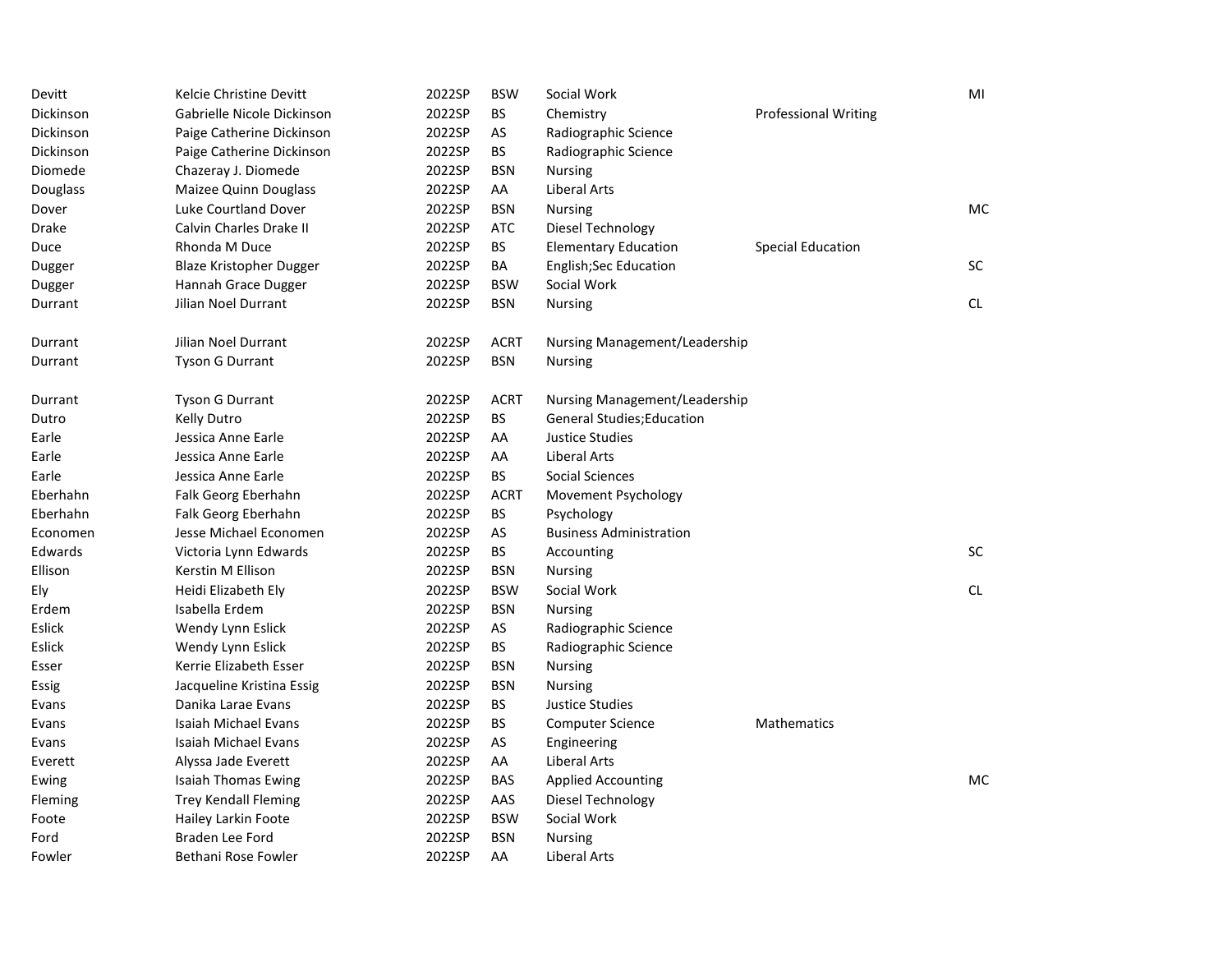| Fox                      | <b>Taylor Fallon Fox</b>         | 2022SP | AA          | <b>Liberal Arts</b>            |                            |     |
|--------------------------|----------------------------------|--------|-------------|--------------------------------|----------------------------|-----|
| Fox                      | <b>Taylor Fallon Fox</b>         | 2022SP | AAS         | Web Design & Development       |                            |     |
| Fraley                   | Ryan Fraley                      | 2022SP | AAS         | <b>Auto Mechanics Tech</b>     |                            |     |
| French                   | Lucy Margaret French             | 2022SP | AA          | <b>Liberal Arts</b>            |                            |     |
| Frey                     | Julia M Frey                     | 2022SP | <b>BS</b>   | <b>Communication Arts</b>      | Leadership                 |     |
| Frohreich                | Timber McKinzie Frohreich        | 2022SP | <b>BSW</b>  | Social Work                    |                            |     |
| Gaff                     | <b>Christopher Gaff</b>          | 2022SP | <b>BAS</b>  | Paramedic                      |                            |     |
| Gamble                   | Alli Brieann Gamble              | 2022SP | <b>BSN</b>  | <b>Nursing</b>                 |                            | CL. |
| Gamino                   | Cristian Calvillo Gamino         | 2022SP | AA          | Liberal Arts                   |                            |     |
|                          |                                  |        |             |                                | Human Resource             |     |
| Garman                   | <b>Emily Nicole Garman</b>       | 2022SP | <b>BS</b>   | Radiographic Science           | Management; Leadership     |     |
| Garman                   | <b>Emily Nicole Garman</b>       | 2022SP | AS          | Radiographic Science           |                            |     |
| Garrett                  | Amellalli Faith Garrett          | 2022SP | <b>BSN</b>  | <b>Nursing</b>                 |                            | MC  |
| Garrett                  | Karina Tatiana Garrett           | 2022SP | <b>BSN</b>  | Nursing                        |                            |     |
| Garrett                  | Vashti Joy Garrett               | 2022SP | <b>BSN</b>  | <b>Nursing</b>                 |                            | MC  |
| Geier                    | Gabe Geier                       | 2022SP | BS          | Psychology                     |                            |     |
| Gibson                   | Amanda Kaila Gibson              | 2022SP | <b>BS</b>   | Accounting                     |                            |     |
| Gilbert                  | <b>Bradley Tylor Gilbert</b>     | 2022SP | BS          | <b>Elementary Education</b>    |                            | MI  |
| Gish                     | Clayton F. Gish                  | 2022SP | AA          | Liberal Arts                   |                            |     |
| Godwin                   | Austin Kelly Godwin              | 2022SP | AAS         | Diesel Technology              |                            | MI  |
| Gomez                    | Audrey Morgan Gomez              | 2022SP | <b>BS</b>   | <b>Elementary Education</b>    | Instructional Technologies |     |
| Goucher                  | Kylynn Marie Goucher             | 2022SP | AA          | Liberal Arts                   |                            |     |
| Gray                     | Justine Gray                     | 2022SP | <b>BSN</b>  | <b>Nursing</b>                 |                            |     |
| Gregory                  | Lucas Eugene Gregory             | 2022SP | <b>BS</b>   | <b>Business Administration</b> |                            |     |
| Griego                   | Sheighlyn Maria Griego           | 2022SP | AA          | <b>Liberal Arts</b>            |                            |     |
| Griffith                 | Breanna Marylee Griffith         | 2022SP | AA          | Liberal Arts                   |                            |     |
| Griffith                 | Cody Alan Griffith               | 2022SP | <b>BS</b>   | <b>Business Management</b>     |                            | MI  |
| Groseclose               | Matthew Ryan Groseclose          | 2022SP | AS          | Marketing                      |                            |     |
| Grossman                 | Haley A Grossman                 | 2022SP | <b>BS</b>   | <b>Elementary Education</b>    | Literacy                   | MC  |
| Guevara                  | Violeta Guevara Vazquez          | 2022SP | <b>BSW</b>  | Social Work                    | Psychology                 |     |
| Guier                    | <b>Brianne Michelle Guier</b>    | 2022SP | <b>BSN</b>  | <b>Nursing</b>                 |                            |     |
| Guier                    | <b>Brianne Michelle Guier</b>    | 2022SP | <b>ACRT</b> | Nursing Management/Leadership  |                            |     |
| Gutierrez Benitez        | Antonia Gutierrez Benitez        | 2022SP | BS.         | Kinesiology                    | Psychology                 |     |
| <b>Gutierrez Benitez</b> | Antonia Gutierrez Benitez        | 2022SP | <b>ACRT</b> | Movement Psychology            |                            |     |
| Haldorson                | Jessica Dawn Haldorson           | 2022SP | <b>BSN</b>  | <b>Nursing</b>                 |                            |     |
| Hall                     | Victoria Carrie Hall             | 2022SP | <b>BSN</b>  | <b>Nursing</b>                 |                            |     |
| Haller-Cruz              | <b>Victor Alexis Haller-Cruz</b> | 2022SP | AA          | <b>Behavioral Science</b>      |                            |     |
| Haller-Cruz              | <b>Victor Haller</b>             | 2022SP | AA          | <b>Liberal Arts</b>            |                            |     |
| Hammer                   | Gavin Ray Hammer                 | 2022SP | AAS         | Engineering Tech - Trad        |                            |     |
| Hannah                   | Jacqueline Hannah                | 2022SP | <b>BS</b>   | <b>Computed Tomography</b>     |                            |     |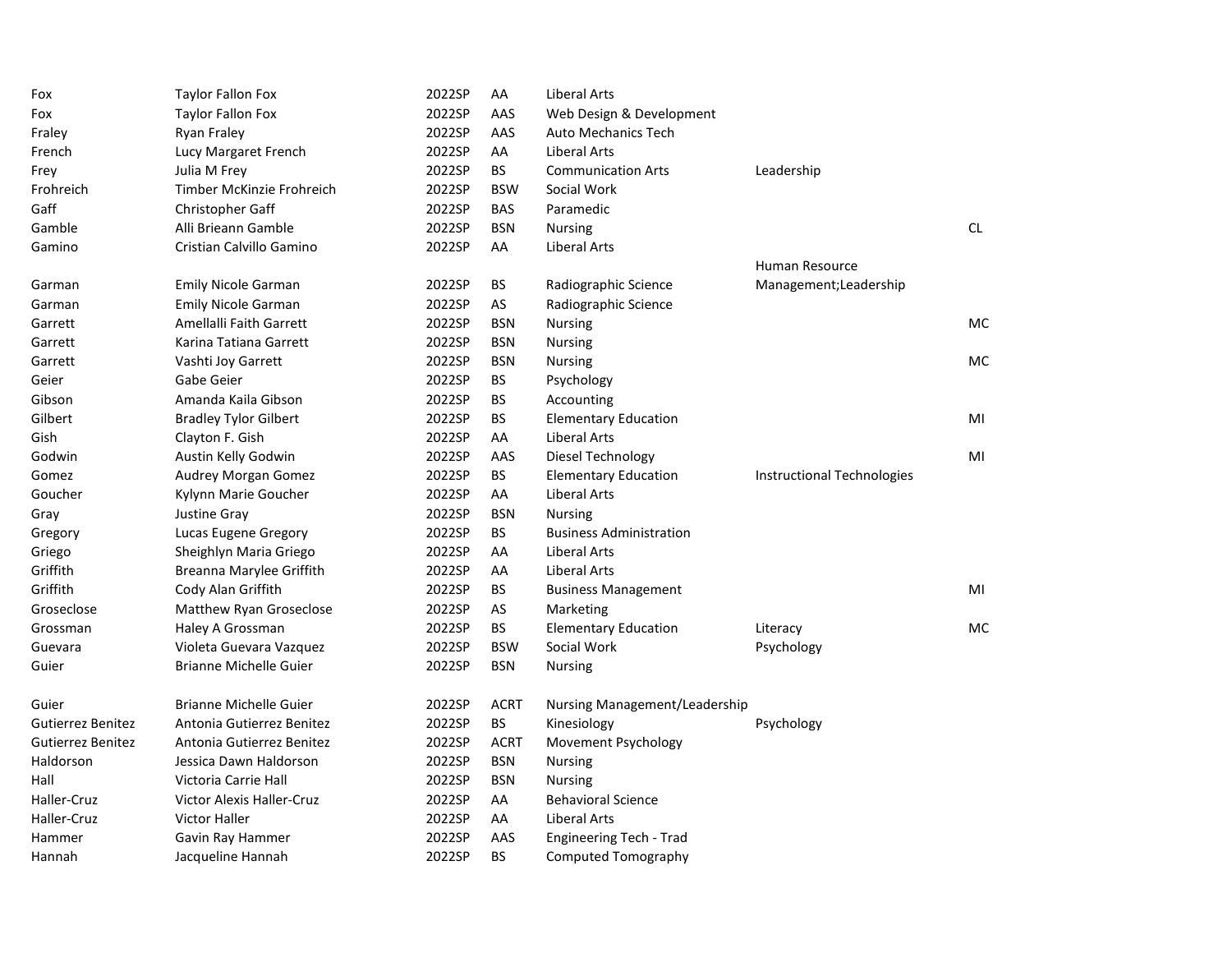| Hansen          | Jarrod Hansen                 | 2022SP | <b>BSW</b>  | Social Work                         |                             | SC;MI     |
|-----------------|-------------------------------|--------|-------------|-------------------------------------|-----------------------------|-----------|
| Harmon          | Hali Jean Harmon              | 2022SP | <b>BS</b>   | <b>Business &amp; Communication</b> | Marketing                   |           |
| Harris          | <b>Tescher Thomas Harris</b>  | 2022SP | AAS         | Diesel Technology                   |                             |           |
| Hart            | Juan David Hart               | 2022SP | AA          | <b>Liberal Arts</b>                 |                             |           |
| Harty           | Moira Rose Harty              | 2022SP | <b>BSN</b>  | <b>Nursing</b>                      |                             |           |
| Harty           | Moira Rose Harty              | 2022SP | <b>ACRT</b> | Nursing Management/Leadership       |                             |           |
| Harvey          | Rebecca Harvey                | 2022SP | AAS         | Early Childhood Development         |                             |           |
| Hasz            | Amber L Hasz                  | 2022SP | <b>BS</b>   | <b>Business &amp; Communication</b> | <b>Professional Writing</b> | SC        |
| Hayward         | Rylie James Hayward           | 2022SP | <b>BS</b>   | Accounting                          |                             | <b>CL</b> |
| Hazelbaker      | Taylor Marie Hazelbaker       | 2022SP | AAS         | <b>Medical Assistant</b>            |                             |           |
| Heitstuman      | Alicia Darlene Heitstuman     | 2022SP | <b>BSN</b>  | <b>Nursing</b>                      |                             | <b>MC</b> |
| Herbert         | Chelsey Leigh Herbert         | 2022SP | <b>BS</b>   | Accounting                          |                             |           |
| Hernandez Ahern | Leticia B Hernandez Ahern     | 2022SP | <b>BSN</b>  | Nursing                             |                             |           |
| Hewitt          | Kacie Ann Hewitt              | 2022SP | <b>BS</b>   | <b>Sport Administration</b>         |                             |           |
| Hibbard         | <b>Tanner McCoy Hibbard</b>   | 2022SP | AAS         | <b>CNC Machining Technology</b>     |                             |           |
| Hibbs           | <b>Emily Petra Hibbs</b>      | 2022SP | <b>BSW</b>  | Social Work                         |                             |           |
| Higgins         | Leah Marie Higgins            | 2022SP | <b>BSN</b>  | <b>Nursing</b>                      |                             |           |
| Higgins         | Leah Marie Higgins            | 2022SP | <b>ACRT</b> | Nursing Management/Leadership       |                             |           |
| Hill            | Kyle Hill                     | 2022SP | BAS         | <b>Information Technology</b>       |                             |           |
| Hilliard        | Falecia Ann Hilliard          | 2022SP | <b>BSN</b>  | <b>Nursing</b>                      |                             | MI        |
| Hitt            | Caleb Earl Hitt               | 2022SP | <b>BS</b>   | <b>Justice Studies</b>              | Psychology                  |           |
| Holt            | Raven Thunder-Skye Holt       | 2022SP | AAS         | Web Design & Development            |                             |           |
| Howard          | Anthony Howard                | 2022SP | BS          | <b>Business Administration</b>      |                             | <b>MC</b> |
| Hudgins         | <b>Madison Brooke Hudgins</b> | 2022SP | AA          | <b>Liberal Arts</b>                 |                             |           |
| Hudson          | Jillian Marie Hudson          | 2022SP | <b>BSN</b>  | <b>Nursing</b>                      |                             |           |
| Huffman         | Sophia Rose Huffman           | 2022SP | AA          | <b>Liberal Arts</b>                 |                             | PH        |
| Hughes          | <b>Megan Hughes</b>           | 2022SP | <b>BSW</b>  | Social Work                         |                             | <b>CL</b> |
| Hughes          | <b>Scott Hughes</b>           | 2022SP | <b>BAS</b>  | Engineering Tech - Mech             |                             | SC        |
| Humphrey        | Carson Andrew Humphrey        | 2022SP | AS          | Radiographic Science                |                             | PH        |
| Humphrey        | Carson Andrew Humphrey        | 2022SP | <b>BS</b>   | Radiographic Science                |                             | <b>SC</b> |
| Hunt            | Kaylee Yates Hunt             | 2022SP | AA          | <b>Liberal Arts</b>                 |                             | PH        |
| Hunt            | Nicholas Isaiah Hunt          | 2022SP | <b>BSW</b>  | Social Work                         |                             |           |
| Hunter          | Allen Michael Hunter          | 2022SP | BS          | <b>Sports Media Studies</b>         |                             |           |
| Hunter          | Haley Marie Hunter            | 2022SP | BS          | History                             |                             |           |
| Hussey          | <b>Taylor M Hussey</b>        | 2022SP | AAS         | Engineering Tech - Civil            |                             |           |
| Hutchins        | <b>Ryle Elwin Hutchins</b>    | 2022SP | <b>BAS</b>  | <b>Applied Accounting</b>           |                             | <b>MC</b> |
| Ingram          | Mary P Ingram                 | 2022SP | <b>BS</b>   | Psychology                          |                             |           |
| <b>Isbell</b>   | Kristin Lee Isbell            | 2022SP | AAS         | <b>Hospitality Management</b>       |                             |           |
| <b>Isley</b>    | Madison Kay Isley             | 2022SP | <b>BS</b>   | <b>Communication Arts</b>           |                             |           |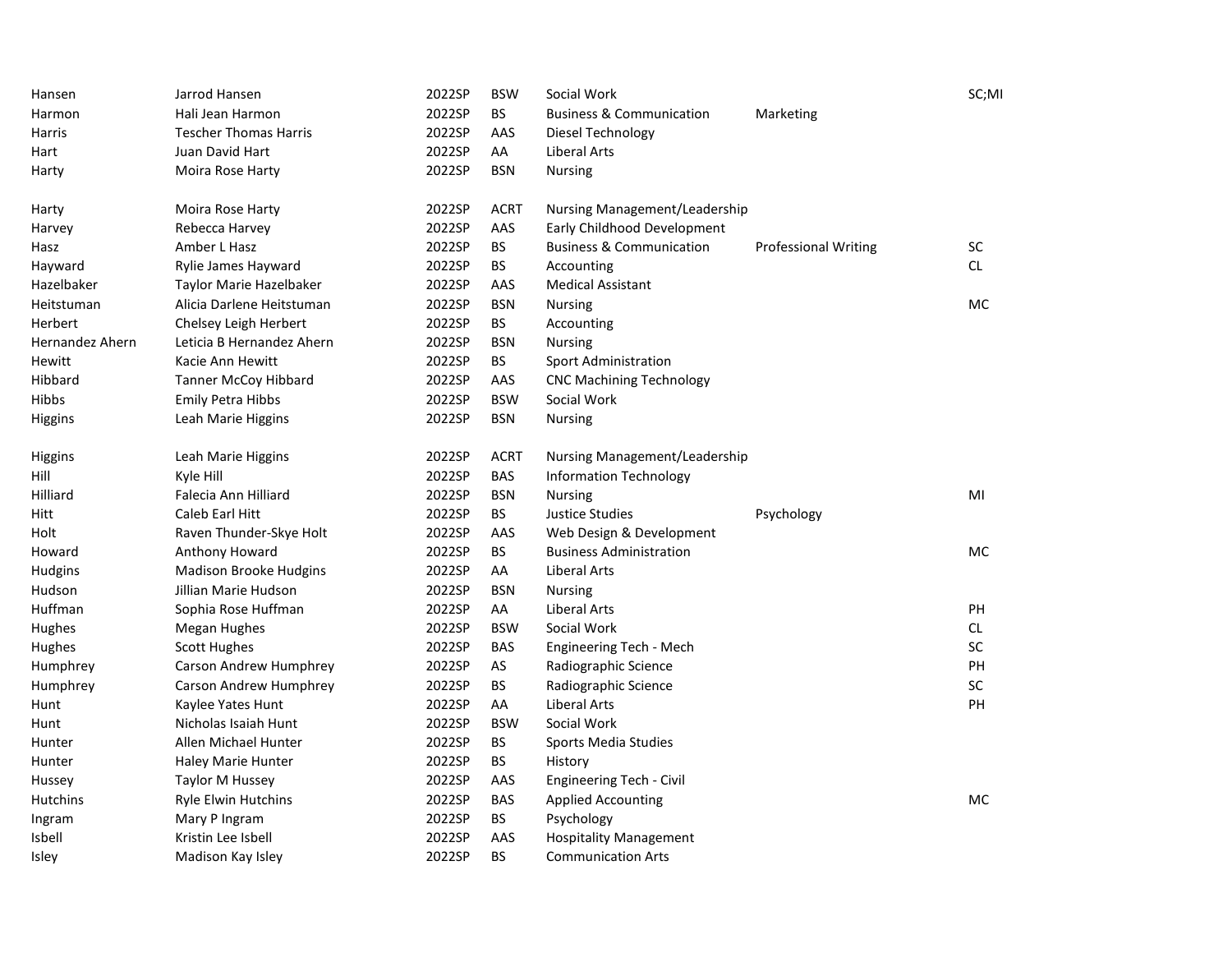| Italia         | Giovanna Lucia Italia   | 2022SP | BS         | <b>Interdisciplinary Studies</b>    |                         |     |
|----------------|-------------------------|--------|------------|-------------------------------------|-------------------------|-----|
| Jackson        | Angela Rose Jackson     | 2022SP | BA         | <b>General Studies; Business</b>    | Nez Perce Language      |     |
| James          | Ashley Nichole James    | 2022SP | BS         | <b>Interdisciplinary Studies</b>    |                         |     |
| James          | Constance Amanda James  | 2022SP | <b>BSN</b> | <b>Nursing</b>                      |                         |     |
| James          | Matthew James           | 2022SP | <b>BS</b>  | <b>Business &amp; Communication</b> | Marketing               |     |
| Jared          | Chasta Brook Jared      | 2022SP | AA         | <b>Liberal Arts</b>                 |                         |     |
| Jassal         | Arashdip Jassal         | 2022SP | <b>BS</b>  | <b>Business Management</b>          |                         |     |
| Jay            | Katelynn Breanne Jay    | 2022SP | BS         | <b>Interdisciplinary Studies</b>    | Middle School Math      |     |
| <b>Jenkins</b> | Cassidy Jenkins         | 2022SP | <b>BSN</b> | <b>Nursing</b>                      |                         | MC. |
| Jeppson        | Gunnar LaVaur Jeppson   | 2022SP | <b>BS</b>  | Biology                             | Spanish                 |     |
| Jesberger      | Hannah Rose Jesberger   | 2022SP | <b>BSN</b> | Nursing                             |                         |     |
| Jeske          | Theresa Jeske           | 2022SP | <b>BS</b>  | Biology                             | Chemistry               |     |
| Johnson        | Melissa Johnson         | 2022SP | ВS         | Radiographic Science                |                         |     |
| Johnson        | Simone Johnson          | 2022SP | <b>BSW</b> | Social Work                         | Spanish; Psychology     | SC  |
| Johnson        | Tyler L. Johnson        | 2022SP | <b>BS</b>  | <b>Exercise Science</b>             | <b>Physical Science</b> |     |
| Johnston       | Abby Taylor Johnston    | 2022SP | <b>BAS</b> | <b>Graphic Communications</b>       |                         |     |
| Johnston       | Abby Taylor Johnston    | 2022SP | AAS        | Packaging Design                    |                         |     |
| Johnston       | Abby Taylor Johnston    | 2022SP | <b>ITC</b> | Packaging Design                    |                         |     |
| Johnston       | Cassandra S. Johnston   | 2022SP | <b>BAS</b> | <b>Applied Accounting</b>           |                         |     |
| Jones          | Erin Nicole Jones       | 2022SP | <b>BSN</b> | <b>Nursing</b>                      |                         |     |
|                |                         |        |            | Industrial Electronics; Elect       |                         |     |
| Jones          | Luke Wayne Jones        | 2022SP | AAS        | <b>Engineering Tech Emph</b>        |                         |     |
| Jones          | Rebecca Lynn Jones      | 2022SP | BS         | Kinesiology                         |                         | MC. |
| Jorgensen      | Thomas Joseph Jorgensen | 2022SP | <b>BSN</b> | <b>Nursing</b>                      |                         |     |
| Juarez         | Amando Juarez           | 2022SP | AA         | <b>Liberal Arts</b>                 |                         |     |
| Juarez         | Bibiana Juarez          | 2022SP | <b>BSW</b> | Social Work                         |                         |     |
| Judson         | Christopher Ryan Judson | 2022SP | <b>BSN</b> | <b>Nursing</b>                      |                         | CL. |
| Juhasz         | <b>Brooks Juhasz</b>    | 2022SP | BA         | <b>English;Sec Education</b>        |                         | CL. |
| Jutila         | Hannah Nicole Jutila    | 2022SP | <b>BSW</b> | Social Work                         |                         | MC. |
| Kamps          | Kelsey Cooper Kamps     | 2022SP | <b>BS</b>  | Accounting                          |                         |     |
| Kamps          | Kelsey Cooper Kamps     | 2022SP | <b>ATC</b> | <b>Applied Accounting</b>           |                         |     |
| Kamps          | Kelsey Cooper Kamps     | 2022SP | AS         | <b>Business Administration</b>      |                         |     |
| Kanguzu        | Eric Kayisa Kanguzu     | 2022SP | <b>BAS</b> | <b>Information Technology</b>       |                         |     |
| Kanguzu        | Eric Kayisa Kanguzu     | 2022SP | ITC        | <b>Information Technology</b>       |                         |     |
| Karkoski       | Jennifer Ann Karkoski   | 2022SP | AS         | <b>Business Administration</b>      |                         |     |
| Keller         | Ashley Dylan Keller     | 2022SP | <b>BSN</b> | <b>Nursing</b>                      |                         |     |
| King           | Nathan M King           | 2022SP | BS         | Accounting                          |                         |     |
| Knickrehm      | Jessica Lynn Knickrehm  | 2022SP | <b>BSN</b> | <b>Nursing</b>                      |                         | MC. |
| Konen          | Victoria Konen          | 2022SP | ВS         | Social Sciences                     | Nez Perce Language      |     |
| Kracke         | Jennifer Robin Kracke   | 2022SP | <b>BSW</b> | Social Work                         |                         |     |
| Krogh          | Lukas John Krogh        | 2022SP | AA         | Liberal Arts                        |                         |     |
|                |                         |        |            |                                     |                         |     |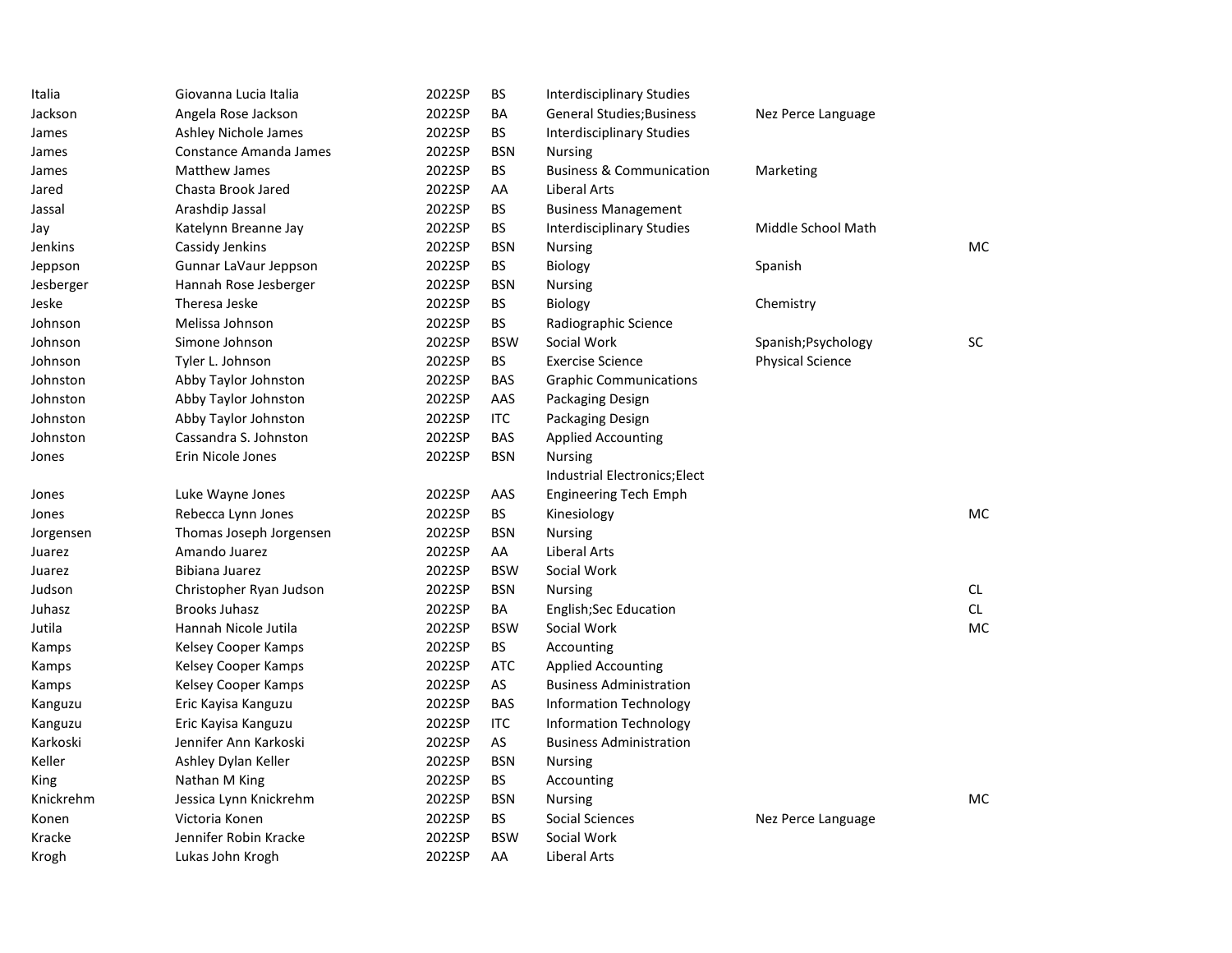| La Fountaine    | Sarah Gail La Fountaine          | 2022SP | <b>BSW</b>  | Social Work                          |                              |           |
|-----------------|----------------------------------|--------|-------------|--------------------------------------|------------------------------|-----------|
| Lahnum          | Emily Jean Murphy                | 2022SP | <b>BS</b>   | <b>Business &amp; Communication</b>  |                              |           |
| Langston        | Jacey jo mae Heitman             | 2022SP | <b>BSW</b>  | Social Work                          |                              |           |
| Langue          | Lindsey Nicole Langue            | 2022SP | AS          | Radiographic Science                 |                              |           |
| Langue          | Lindsey Nicole Langue            | 2022SP | ВS          | Radiographic Science                 |                              |           |
| Lanman          | Tesa Nechelle Lanman             | 2022SP | AS          | Radiographic Science                 |                              |           |
| Lanman          | Tesa Nechelle Lanman             | 2022SP | BS.         | Radiographic Science                 |                              |           |
| Larsen          | Clayton A Larsen                 | 2022SP | AAS         | <b>CNC Machining Technology</b>      |                              |           |
| Lavigne         | Jack Allen LaVigne               | 2022SP | <b>BAS</b>  | <b>Business Management/Marketing</b> |                              |           |
| Lawrence        | Shelby Lynn Lawrence             | 2022SP | AS          | <b>Business Administration</b>       |                              |           |
| Lay             | Joshua Sydney Lay                | 2022SP | BS          | Social Sciences                      |                              |           |
| Leach           | James William Leach              | 2022SP | BS          | <b>Business Administration</b>       | Economics; Marketing         |           |
| Lederle         | Kayla Rose Lederle               | 2022SP | AAS         | Paralegal                            |                              |           |
| Lederle         | Kayla Rose Lederle               | 2022SP | <b>BAS</b>  | Paralegal                            |                              |           |
| Leighton        | Teresa Leighton                  | 2022SP | AAS         | <b>Applied Accounting</b>            |                              |           |
| Libby           | Timothy John Libby               | 2022SP | <b>BS</b>   | <b>Sport Administration</b>          |                              | SC;MI     |
| Lindsley        | Savannah Nicole Lindsley         | 2022SP | <b>BSW</b>  | Social Work                          |                              |           |
| Linscott        | Samuel Joseph Linscott           | 2022SP | BS          | <b>General Studies; Business</b>     |                              |           |
| Llera           | Heidi A Llera                    | 2022SP | <b>BS</b>   | <b>Business Management</b>           |                              |           |
| Llerenas        | <b>Christina Desire Llerenas</b> | 2022SP | <b>BSW</b>  | Social Work                          |                              |           |
| Lohman          | Tyler Jordan Lohman              | 2022SP | AAS         | Heating/Vent/AC/Refrigeration        |                              |           |
| Longoria        | Alessandra Longoria              | 2022SP | <b>BSN</b>  | <b>Nursing</b>                       |                              |           |
| Lopez Quisoboni | Tomas Enrique Lopez Quisoboni    | 2022SP | BA          | <b>Business Administration</b>       | Economics                    |           |
| Lustig          | Kate Noelle Lustig               | 2022SP | <b>BS</b>   | Psychology                           |                              | <b>MC</b> |
| Lyman           | Jason Douglas Lyman              | 2022SP | <b>BSN</b>  | <b>Nursing</b>                       |                              |           |
| Maad            | Ramal Maad                       | 2022SP | AAS         | Engineering Tech - Mech              |                              |           |
| Madrid          | Jeanne L Madrid                  | 2022SP | <b>ACRT</b> | Nursing Management/Leadership        |                              |           |
| Magalasin       | Larry Johnvert Vigas Magalasin   | 2022SP | <b>BS</b>   | Kinesiology                          |                              |           |
| Malley          | Kyle Malley                      | 2022SP | <b>BS</b>   | Accounting                           |                              |           |
| Maneer          | Shelby S Maneer                  | 2022SP | ACRT        | Nursing Management/Leadership        |                              |           |
| Maneer          | Shelby Sioux Cheyenne Maneer     | 2022SP | <b>BSN</b>  | Nursing                              |                              |           |
| Martin          | Amber Belle Martin               | 2022SP | <b>BS</b>   | Chemistry                            | Biology                      | SC        |
| Martin          | Jessica Martin                   | 2022SP | AA          | Liberal Arts                         |                              |           |
| Martin          | Sydney Anne Martin               | 2022SP | AA          | Liberal Arts                         |                              |           |
| Martinez        | Alejandro Javier Martinez        | 2022SP | BS          | <b>Communication Arts</b>            |                              |           |
| Martinez        | Reanna Patrice Martinez          | 2022SP | BS          | <b>Biology</b>                       | <b>Environmental Studies</b> |           |
| Mashore         | Tevis Mashore                    | 2022SP | <b>BSN</b>  | Nursing                              |                              |           |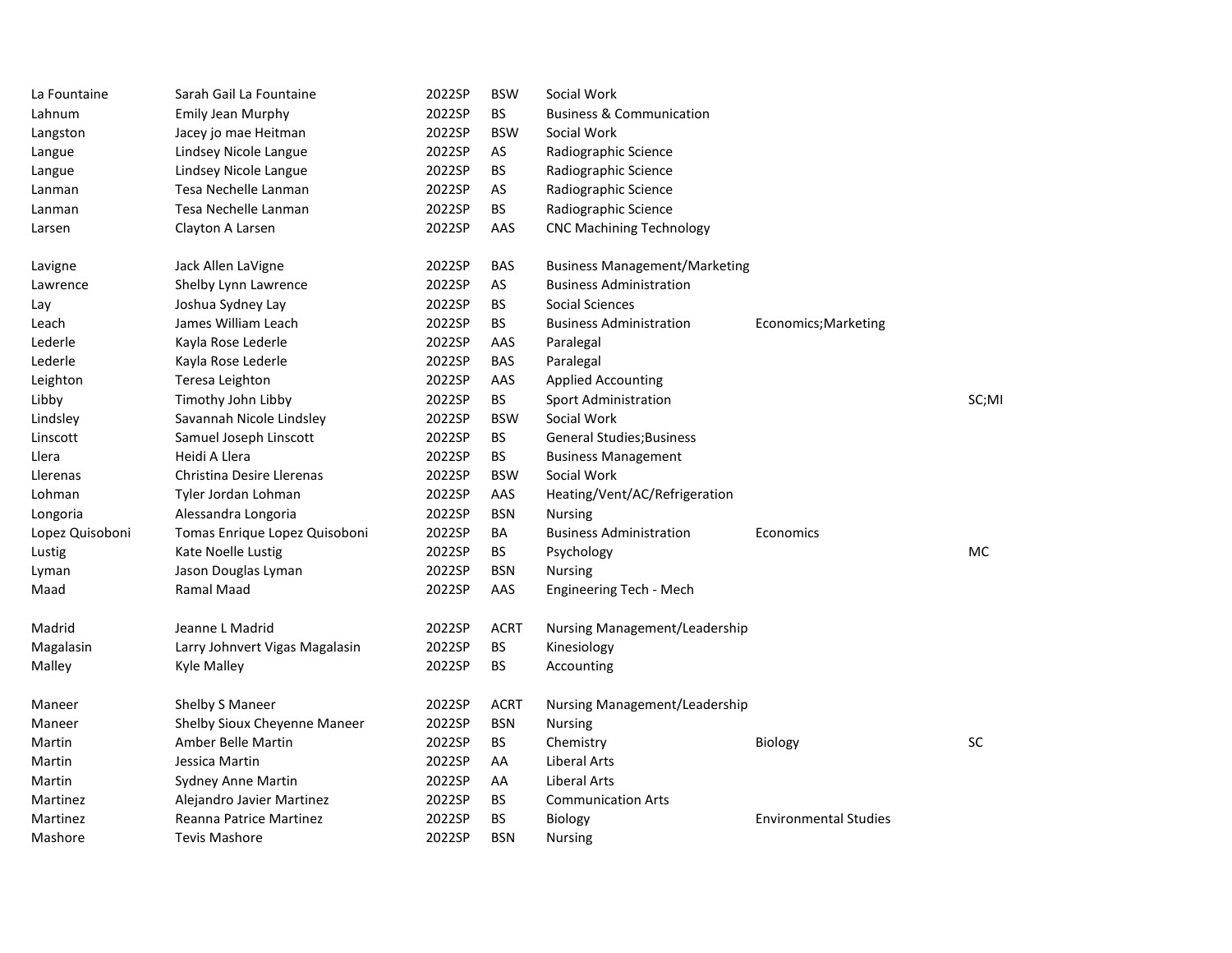| Mashore         | <b>Tevis Mashore</b>            | 2022SP | <b>ACRT</b> | Nursing Management/Leadership    |                 |           |
|-----------------|---------------------------------|--------|-------------|----------------------------------|-----------------|-----------|
| <b>Matthews</b> | Kenyatta Belle Rae Matthews     | 2022SP | <b>BSW</b>  | Social Work                      |                 |           |
| Mayberry        | Jennifer Marie Mayberry         | 2022SP | <b>BSW</b>  | Social Work                      | Psychology      |           |
| Mazhan          | Liliya Mazhan                   | 2022SP | <b>BSN</b>  | <b>Nursing</b>                   |                 |           |
| McCalmant       | Jennifer McCalmant              | 2022SP | <b>BSN</b>  | <b>Nursing</b>                   |                 |           |
| McCray          | Gerry Glenn McCray              | 2022SP | <b>BS</b>   | Sports Media Studies             |                 | <b>MC</b> |
| McDonald        | Montana Nicole McDonald         | 2022SP | AAS         | Early Childhood Development      |                 |           |
| McDonald        | Montana Nicole McDonald         | 2022SP | AA          | Liberal Arts                     |                 |           |
| McDonough       | Alexandra McDonough             | 2022SP | <b>ITC</b>  | Paralegal                        |                 |           |
| McGrath         | Bailey Kaitlyn McGrath          | 2022SP | <b>BSN</b>  | <b>Nursing</b>                   |                 |           |
| McKee           | <b>Shilow McKee</b>             | 2022SP | <b>BS</b>   | Accounting                       |                 |           |
| McLeod          | Mary Madison McLeod             | 2022SP | <b>BSW</b>  | Social Work                      |                 |           |
| McLongstreet    | Sallie McLongstreet             | 2022SP | <b>BS</b>   | <b>Interdisciplinary Studies</b> |                 | CL        |
| McQuilkin       | Jena Nicole McQuilkin           | 2022SP | <b>BSN</b>  | <b>Nursing</b>                   |                 | <b>MC</b> |
| McQuilkin       | Jena Nicole McQuilkin           | 2022SP | <b>ACRT</b> | Nursing Management/Leadership    |                 |           |
| Mendiola        | Anabel O Mendiola               | 2022SP | <b>BS</b>   | <b>Interdisciplinary Studies</b> |                 |           |
| Mendoza         | Maria Celeste Mendoza           | 2022SP | <b>BSN</b>  | <b>Nursing</b>                   |                 | CL        |
| Mildner         | Kianna Marie Mildner            | 2022SP | <b>BSN</b>  | Nursing                          |                 |           |
| Miller          | Dylan Dyce Miller               | 2022SP | BS          | Biology                          |                 | SC        |
| Miller          | Dylan Dyce Miller               | 2022SP | <b>BS</b>   | Chemistry                        |                 | <b>SC</b> |
| Miller          | Phylicia Christine Miller       | 2022SP | AS          | Radiographic Science             |                 |           |
| Miller          | Phylicia Christine Miller       | 2022SP | <b>BS</b>   | Radiographic Science             |                 |           |
| Miller          | Shannon Emily Miller            | 2022SP | <b>BSW</b>  | Social Work                      |                 |           |
| Milton          | Cynthia L Milton                | 2022SP | <b>BSW</b>  | Social Work                      |                 |           |
| Minkey          | Shayla Minkey                   | 2022SP | <b>BSN</b>  | <b>Nursing</b>                   |                 |           |
| Mock            | Naomi Lynn Mock                 | 2022SP | AA          | Liberal Arts                     |                 |           |
| Monter Lopez    | Dulce Monter Lopez              | 2022SP | <b>BS</b>   | Kinesiology                      | Spanish; Health |           |
| Monter Lopez    | Dulce Monter Lopez              | 2022SP | AA          | Liberal Arts                     |                 |           |
| Monter Lopez    | <b>Dulce Monter Lopez</b>       | 2022SP | <b>ACRT</b> | <b>Sports Nutrition</b>          |                 |           |
| Moore           | Aubrey Tinsa Moore              | 2022SP | <b>BSN</b>  | <b>Nursing</b>                   |                 |           |
| Moore           | Zachary Ian Moore               | 2022SP | BS          | <b>Business Administration</b>   | Marketing       |           |
| Morrison        | <b>Charles Michael Morrison</b> | 2022SP | <b>BSW</b>  | Social Work                      |                 |           |
| Moulton         | Alexandra Rae Moulton           | 2022SP | <b>BS</b>   | <b>Business Administration</b>   |                 |           |
| Mowry           | Gabriel Mowry                   | 2022SP | <b>BS</b>   | Psychology                       |                 | CL        |
| Murillo         | Elisabeth Mae Murillo           | 2022SP | BS          | Psychology                       | Art             |           |
| Murillo         | Elisabeth Mae Murillo           | 2022SP | AA          | <b>Behavioral Science</b>        |                 |           |
| Naden           | Samuel James Naden              | 2022SP | AAS         | <b>Industrial Electronics</b>    |                 |           |
| Nau             | <b>William Elton Nau</b>        | 2022SP | AAS         | Industrial Maint/Millwright      |                 | PH        |
| Navarrete       | Fernando Navarrete              | 2022SP | <b>BSN</b>  | Nursing                          |                 |           |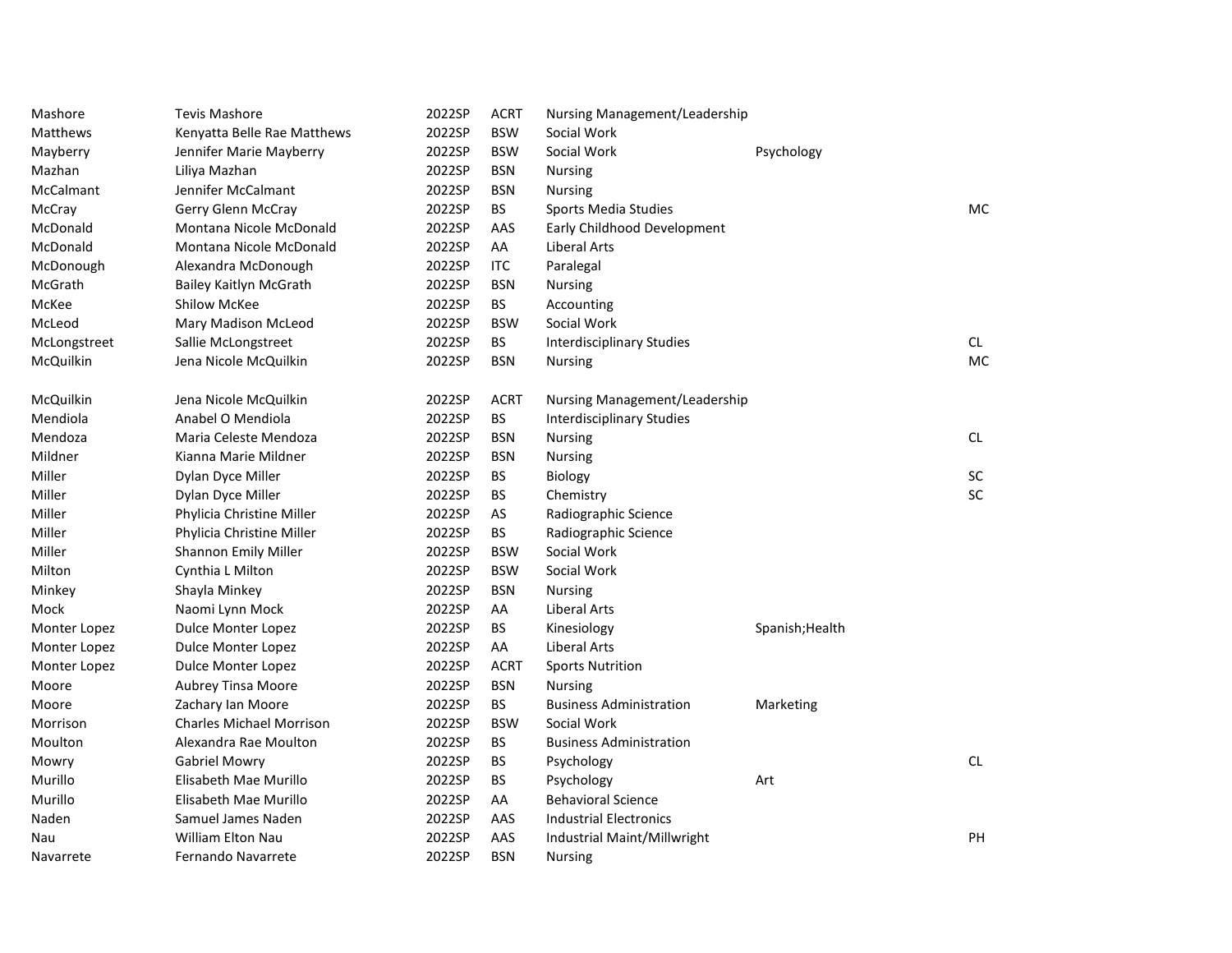| Neddo             | Bryson Dean Neddo               | 2022SP | BS          | <b>Social Sciences</b>                  | Pre-Law                     | МC        |
|-------------------|---------------------------------|--------|-------------|-----------------------------------------|-----------------------------|-----------|
| Nelson            | <b>Brendan Bud Nelson</b>       | 2022SP | <b>ATC</b>  | <b>Welding Technology</b>               |                             |           |
| Nelson            | Sydney Sue Nelson               | 2022SP | AA          | <b>Liberal Arts</b>                     |                             |           |
| Neu               | Emma Elizabeth May Neu          | 2022SP | <b>BSW</b>  | Social Work                             |                             |           |
| <b>Nicholas</b>   | Elizabeth Mina Marie Nicholas   | 2022SP | <b>BS</b>   | <b>General Studies; Business</b>        |                             |           |
| Nilson-Barnhart   | <b>Tiffany Neva Barnhart</b>    | 2022SP | <b>BSN</b>  | <b>Nursing</b>                          |                             |           |
| Noe               | Jacqlyn Noe                     | 2022SP | <b>BSN</b>  | <b>Nursing</b>                          |                             | MC        |
| Noland            | Shonna Noland                   | 2022SP | <b>BAS</b>  | <b>Medical Assistant</b>                |                             |           |
| Nooskey           | Chloe Darlene Eva Nooskey       | 2022SP | AA          | <b>Behavioral Science</b>               |                             |           |
| Nooskey           | Chloe Darlene Eva Nooskey       | 2022SP | AA          | <b>Liberal Arts</b>                     |                             |           |
| Nutt              | Morganne Rachelle Nutt          | 2022SP | <b>BS</b>   | <b>Communication Arts</b>               | <b>Professional Writing</b> | SC        |
| Nuyens            | <b>Brandon Mitchell Nuyens</b>  | 2022SP | <b>BSN</b>  | <b>Nursing</b>                          |                             |           |
| Ockler            | Courtney Ann Ockler             | 2022SP | <b>BSN</b>  | <b>Nursing</b>                          |                             | CL.       |
| O'Daniel          | Aubrey Nicole O'Daniel          | 2022SP | <b>BSN</b>  | <b>Nursing</b>                          |                             | <b>CL</b> |
| Ogidan            | Olubunmi Deborah Ogidan         | 2022SP | <b>BS</b>   | <b>Computer Science</b>                 |                             |           |
| Oldham            | Ethan Lee Oldham                | 2022SP | AAS         | Fire Service Technology                 |                             | PH        |
| Oldham            | Ethan Lee Oldham                | 2022SP | BAS         | Fire Service Technology                 |                             | <b>MC</b> |
| Olsen             | <b>Cole Emmett Olsen</b>        | 2022SP | <b>ACRT</b> | Movement Psychology                     |                             |           |
| Olsen             | Cole Olsen                      | 2022SP | BS.         | Kinesiology                             | Biology; Health             | <b>MC</b> |
| Olsen             | Cole Olsen                      | 2022SP | <b>ACRT</b> | <b>Fitness</b>                          |                             |           |
| Olsen             | Cole Olsen                      | 2022SP | <b>ACRT</b> | <b>Sports Nutrition</b>                 |                             |           |
| Osborn            | Aaron Philip Osborn             | 2022SP | <b>BS</b>   | <b>General Studies; Social Sciences</b> |                             | MI        |
| Osburn            | Brayden Spencer Osburn          | 2022SP | AAS         | Diesel Technology                       |                             |           |
| Ostler            | <b>Trever Ostler</b>            | 2022SP | BS          | <b>Interdisciplinary Studies</b>        |                             |           |
| Pacheco Arredondo | Myriam Pacheco Arredondo        | 2022SP | <b>BAS</b>  | Paralegal                               | Spanish                     |           |
| Pacheco Arredondo | Myriam Pacheco Arredondo        | 2022SP | AA          | Liberal Arts                            |                             |           |
| Pacheco Arredondo | Myriam Pacheco Arredondo        | 2022SP | AAS         | Paralegal                               |                             |           |
| Palencia          | Gloria Janette Palencia Hurtado | 2022SP | <b>BS</b>   | <b>Justice Studies</b>                  | Spanish                     |           |
| Palencia          | Gloria Janette Palencia Hurtado | 2022SP | ΒA          | Psychology                              |                             |           |
| Patin             | Hannah Delane Patin             | 2022SP | ВS          | <b>Business Management</b>              |                             |           |
| Payne             | Kaylee Anne Payne               | 2022SP | <b>BSN</b>  | <b>Nursing</b>                          |                             |           |
| Paz               | Guadalupe Paz                   | 2022SP | <b>BTC</b>  | Early Childhood Development             |                             |           |
| Peery             | <b>Summer Paige Peery</b>       | 2022SP | AS          | Radiographic Science                    |                             |           |
| Peery             | <b>Summer Paige Peery</b>       | 2022SP | BS          | Radiographic Science                    |                             |           |
| Pelton            | Clay J. Pelton                  | 2022SP | AS          | Radiographic Science                    |                             |           |
| Pelton            | Clay J. Pelton                  | 2022SP | BS          | Radiographic Science                    |                             |           |
| Perez             | Krystal Jade Perez              | 2022SP | BS          | <b>Justice Studies</b>                  | Pre-Law                     |           |
| Perryman          | Teagan Perryman                 | 2022SP | AAS         | <b>Graphic Communications</b>           |                             |           |
| Peterson          | <b>Brandice Dawn Peterson</b>   | 2022SP | ВS          | Psychology                              | <b>Justice Studies</b>      | CL.       |
| Peterson          | <b>Brandice Dawn Peterson</b>   | 2022SP | AA          | <b>Behavioral Science</b>               |                             | PH        |
| Peterson          | <b>Brandice Dawn Peterson</b>   | 2022SP | <b>BS</b>   | Justice Studies                         |                             | <b>CL</b> |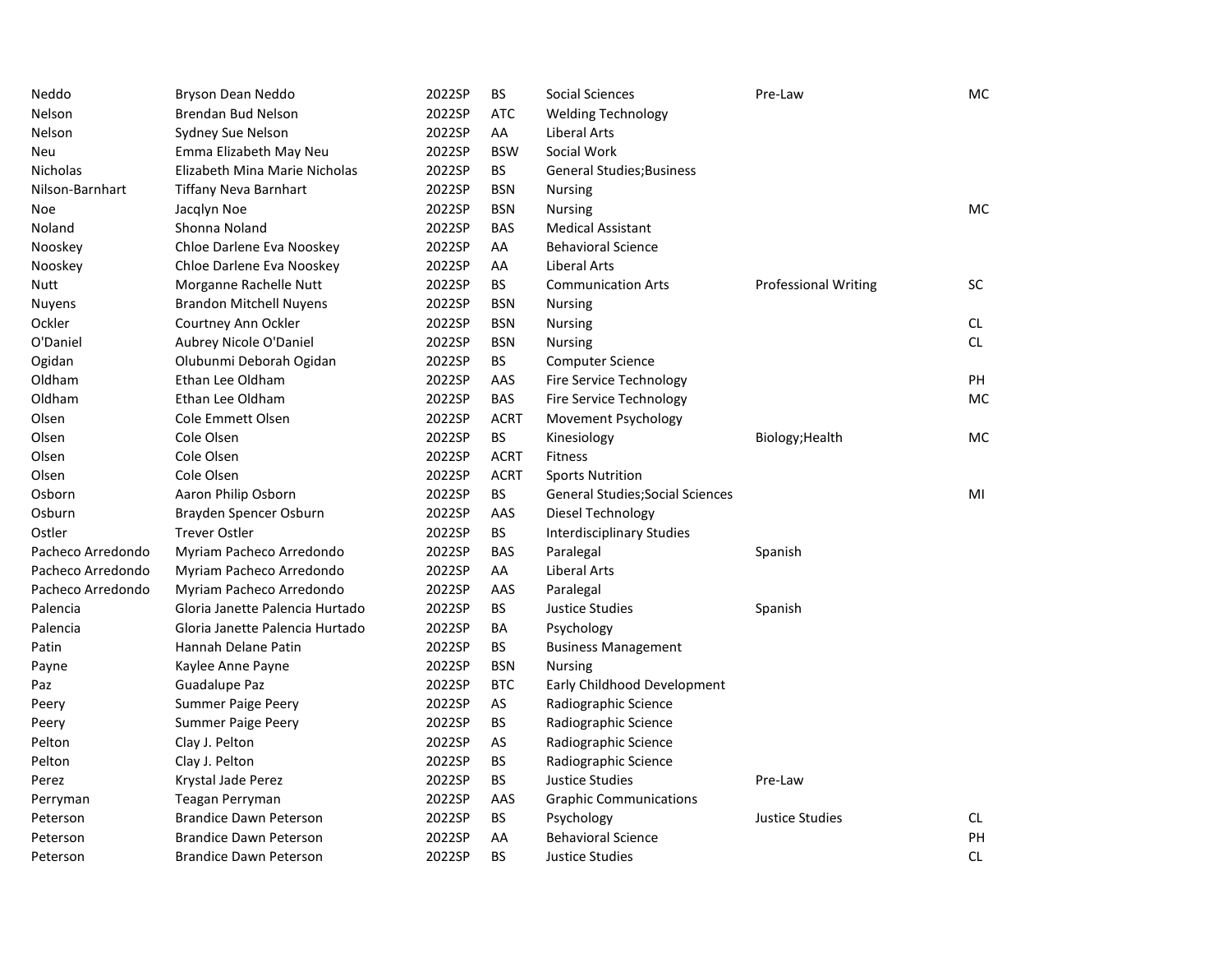| Pfeiffer       | <b>Faith Marie Pfeiffer</b>     | 2022SP | <b>BAS</b>  | <b>Medical Assistant</b>          |                            |           |
|----------------|---------------------------------|--------|-------------|-----------------------------------|----------------------------|-----------|
| Phillips       | Jaden Montae Phillips           | 2022SP | <b>BS</b>   | <b>Business Administration</b>    | Marketing                  |           |
| Phillips       | Jaden Montae Phillips           | 2022SP | <b>ACRT</b> | <b>Sport Marketing</b>            |                            |           |
| Plaznik        | Maja Plaznik                    | 2022SP | BS.         | Kinesiology                       | Health                     | SC        |
| Plaznik        | Maja Plaznik                    | 2022SP | <b>ACRT</b> | <b>Fitness</b>                    |                            |           |
| Plaznik        | Maja Plaznik                    | 2022SP | <b>ACRT</b> | Movement Psychology               |                            |           |
| Plaznik        | Maja Plaznik                    | 2022SP | <b>ACRT</b> | <b>Sports Nutrition</b>           |                            |           |
| Porquis        | <b>Dominick Porquis</b>         | 2022SP | AA          | Liberal Arts                      |                            |           |
| Preston        | <b>Tobias C Preston</b>         | 2022SP | AS          | Radiographic Science              |                            |           |
| Quale          | Nathan Masami Quale             | 2022SP | <b>ATC</b>  | <b>Auto Mechanics Tech</b>        |                            |           |
| Ramirez        | <b>Brittany Ramirez</b>         | 2022SP | <b>BSN</b>  | <b>Nursing</b>                    |                            | <b>SC</b> |
| Rardin         | Molly Jean Rardin               | 2022SP | <b>BSN</b>  | <b>Nursing</b>                    |                            |           |
| Raynor         | Analisa C. Raynor               | 2022SP | AS          | Radiographic Science              |                            |           |
| Raynor         | Analisa C. Raynor               | 2022SP | <b>BS</b>   | Radiographic Science              |                            |           |
| Reinhardt      | Nathan Reinhardt                | 2022SP | <b>BS</b>   | Accounting                        |                            |           |
| Ringenberg     | Jacob D Ringenberg              | 2022SP | <b>BS</b>   | Radiographic Science              |                            |           |
| Ristine        | <b>Catherine M Ristine</b>      | 2022SP | AAS         | Early Childhood Development       |                            | PH        |
| Robinson       | Daniel Jeremy Robinson          | 2022SP | <b>BSN</b>  | <b>Nursing</b>                    |                            | <b>CL</b> |
| Robinson       | Hayley Robinson                 | 2022SP | <b>BSN</b>  | <b>Nursing</b>                    |                            |           |
| Rodgers        | Joshua Michael Rodgers          | 2022SP | BA          | <b>English;Sec Education</b>      |                            |           |
| Rogers         | Clancy J Rogers                 | 2022SP | <b>BAS</b>  | <b>Engineering Tech - Civil</b>   |                            |           |
| Rogers         | David J Rogers                  | 2022SP | <b>BSW</b>  | Social Work                       |                            |           |
| Romero         | Rodrigo Guzman Romero           | 2022SP | AA          | <b>Liberal Arts</b>               |                            |           |
| Romero         | Rodrigo Guzman Romero           | 2022SP | <b>BSN</b>  | <b>Nursing</b>                    |                            |           |
| Roper          | Mazzi Lyn Roper                 | 2022SP | AA          | Liberal Arts                      |                            |           |
| Rosgen         | KayLee Nicole Rosgen            | 2022SP | <b>BS</b>   | Accounting                        | Marketing                  | MC        |
| Rosgen         | KayLee Nicole Rosgen            | 2022SP | <b>BS</b>   | <b>Business Administration</b>    |                            | <b>MC</b> |
| Ross           | Sarah Kay Ross                  | 2022SP | <b>BSN</b>  | <b>Nursing</b>                    |                            |           |
| Roy            | Jazmyn Bobi-Jo Roy              | 2022SP | AAS         | <b>Graphic Communications</b>     |                            |           |
| Ruiz           | Lisa Ruiz                       | 2022SP | <b>BS</b>   | <b>Elementary Education</b>       | Literacy                   |           |
| Russell        | Kathleen A Russell              | 2022SP | <b>BS</b>   | <b>Business Administration</b>    |                            |           |
| Saker          | Josephine G Saker               | 2022SP | <b>ITC</b>  | <b>Medical Receptionist</b>       |                            |           |
| Salgado        | Joe Salgado                     | 2022SP | BS.         | <b>Business Administration</b>    | Spanish                    |           |
| Salinas        | Marlen Salinas Toledo           | 2022SP | <b>BSW</b>  | Social Work                       |                            |           |
| Salomon        | Donna Salomon                   | 2022SP | <b>BSN</b>  | <b>Nursing</b>                    |                            | CL        |
| Sandoval       | Leona Tula Sandoval             | 2022SP | BS.         | <b>General Studies; Education</b> | Early Childhood Special Ed |           |
| Sanford        | Theresa D Sanford               | 2022SP | <b>BSN</b>  | <b>Nursing</b>                    |                            |           |
| Sasser         | <b>Tarrant Bo Thomas Sasser</b> | 2022SP | AAS         | Diesel Technology                 |                            |           |
| Sasser Harless | LeAnne Nicole Sasser Harless    | 2022SP | <b>BSN</b>  | <b>Nursing</b>                    |                            |           |
| Sauceda        | Diana Sauceda                   | 2022SP | <b>BS</b>   | Radiographic Science              | Spanish                    |           |
| Sauceda        | Diana Sauceda                   | 2022SP | AS          | Radiographic Science              |                            |           |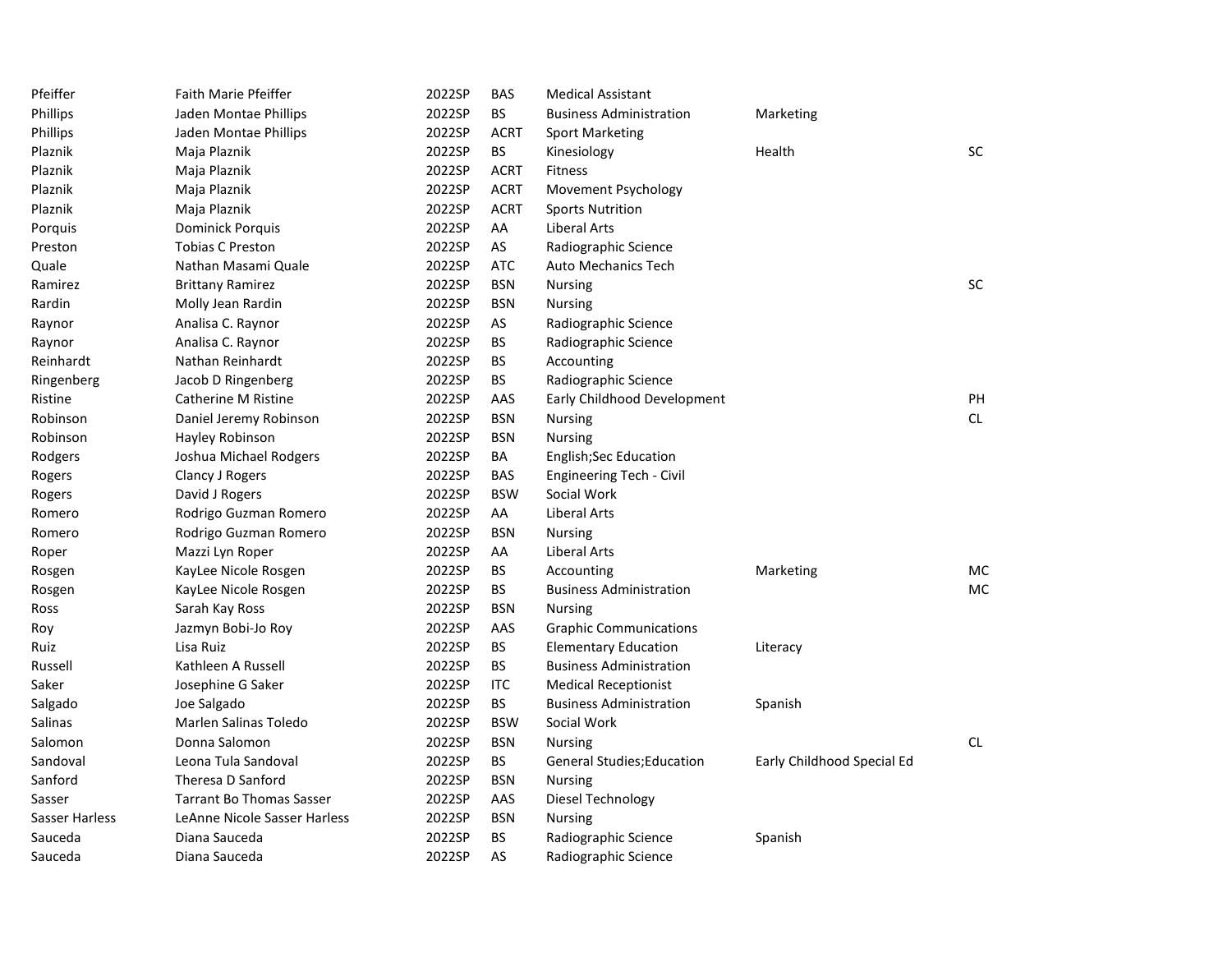| Schaffer    | Brooklyn Noelle Schaffer     | 2022SP | AS          | Radiographic Science               |                               |           |
|-------------|------------------------------|--------|-------------|------------------------------------|-------------------------------|-----------|
| Schaffer    | Brooklyn Noelle Schaffer     | 2022SP | <b>BS</b>   | Radiographic Science               |                               |           |
| Schmidt     | Gris E Schmidt               | 2022SP | AAS         | <b>Graphic Communications</b>      |                               |           |
| Schneberger | Conner Schneberger           | 2022SP | <b>BSW</b>  | Social Work                        |                               |           |
| Schug       | Isabelle Ivy Paige Schug     | 2022SP | AAS         | Industrial Maint/Millwright        |                               | PH        |
| Schulz      | Elena Marie Schulz           | 2022SP | <b>BSW</b>  | Social Work                        |                               |           |
| Schwenne    | Travis Byrne Schwenne        | 2022SP | AAS         | Heating/Vent/AC/Refrigeration      |                               |           |
| Sellmann    | Heidi Lynn Sellmann          | 2022SP | <b>BS</b>   | <b>Biology</b>                     | Chemistry; Spanish            | <b>SC</b> |
| Sexton      | <b>Spencer Sexton</b>        | 2022SP | <b>ACRT</b> | <b>Cyber Security</b>              |                               |           |
| Sexton      | <b>Spencer Sexton</b>        | 2022SP | BAS         | <b>Information Technology</b>      |                               | MI        |
| Sexton      | <b>Spencer Sexton</b>        | 2022SP | <b>ITC</b>  | <b>Information Technology</b>      |                               |           |
| Shantie     | Rachelle Lynn Shantie        | 2022SP | BS          | Psychology                         |                               |           |
| Sheirbon    | Julia Raelynn Sheirbon       | 2022SP | <b>BSN</b>  | <b>Nursing</b>                     |                               |           |
| Shepherd    | Kayla Marie Shepherd         | 2022SP | <b>BSW</b>  | Social Work                        |                               | <b>CL</b> |
| Shipley     | Jamie Taylor Shipley         | 2022SP | <b>BSN</b>  | <b>Nursing</b>                     |                               |           |
| Shockman    | Cole B Shockman              | 2022SP | ATC         | <b>Welding Technology</b>          |                               |           |
| Shrontz     | Hannah Shrontz               | 2022SP | <b>BSN</b>  | <b>Nursing</b>                     |                               |           |
| Simonsen    | Jade Madison Simonsen        | 2022SP | AAS         | Engineering Tech - Trad            |                               | PH        |
| Simpson     | Keara Michele Simpson        | 2022SP | BS          | <b>Communication Arts</b>          |                               |           |
| Simpson     | Rachel Renee Simpson         | 2022SP | BS.         | <b>Business Administration</b>     |                               |           |
| Singh       | Eliza LaVern Singh           | 2022SP | ВS          | <b>General Studies; Business</b>   | History; Nonprofit Management |           |
| Skjothaug   | Amanda R Skjothaug           | 2022SP | <b>BSN</b>  | <b>Nursing</b>                     |                               |           |
| Slayton     | Olivia Lee Slayton           | 2022SP | AS          | Radiographic Science               |                               |           |
| Slayton     | Olivia Lee Slayton           | 2022SP | <b>BS</b>   | Radiographic Science               |                               |           |
| Smartt      | Michael Smartt               | 2022SP | AAS         | <b>Collision Repair Technology</b> |                               |           |
| Smeltzer    | Zachary David Smeltzer       | 2022SP | BS          | <b>General Business</b>            |                               | CL        |
| Smith       | Carlee Mae Smith             | 2022SP | BA          | English: Publishing Arts Emph      |                               | <b>SC</b> |
| Smith       | Cortnee Jo Smith             | 2022SP | <b>BSW</b>  | Social Work                        |                               |           |
| Smith       | David Lukas Smith            | 2022SP | ITC         | <b>Welding Technology</b>          |                               |           |
| Smith       | <b>Emerald Annette Smith</b> | 2022SP | AA          | Liberal Arts                       |                               |           |
| Smith       | Karlie Gene Smith            | 2022SP | <b>BS</b>   | Kinesiology                        | Art                           |           |
| Smith       | Mary Arlene Smith            | 2022SP | <b>BSW</b>  | Social Work                        |                               |           |
| Smith       | Orion Starr Smith            | 2022SP | AAS         | Diesel Technology                  |                               |           |
| Socwell     | <b>William Socwell</b>       | 2022SP | <b>BSN</b>  | <b>Nursing</b>                     |                               | MI        |
| Souders     | <b>Trent M Souders</b>       | 2022SP | AAS         | Engineering Tech - Mech            |                               | PH;MI     |
| Speer       | Garrett Speer                | 2022SP | BS          | Kinesiology                        |                               |           |
| Speer       | Morgan Speer                 | 2022SP | BS          | <b>Business Administration</b>     |                               |           |
| Spinelli    | Chelsea Marie Spinelli       | 2022SP | ВS          | <b>Elementary Education</b>        | Middle School Math            |           |
| Steele      | Katrina Nicole Steele        | 2022SP | <b>BS</b>   | <b>Elementary Education</b>        | Literacy                      |           |
| Steiger     | Shelbie Savannah Steiger     | 2022SP | <b>BS</b>   | Accounting                         |                               |           |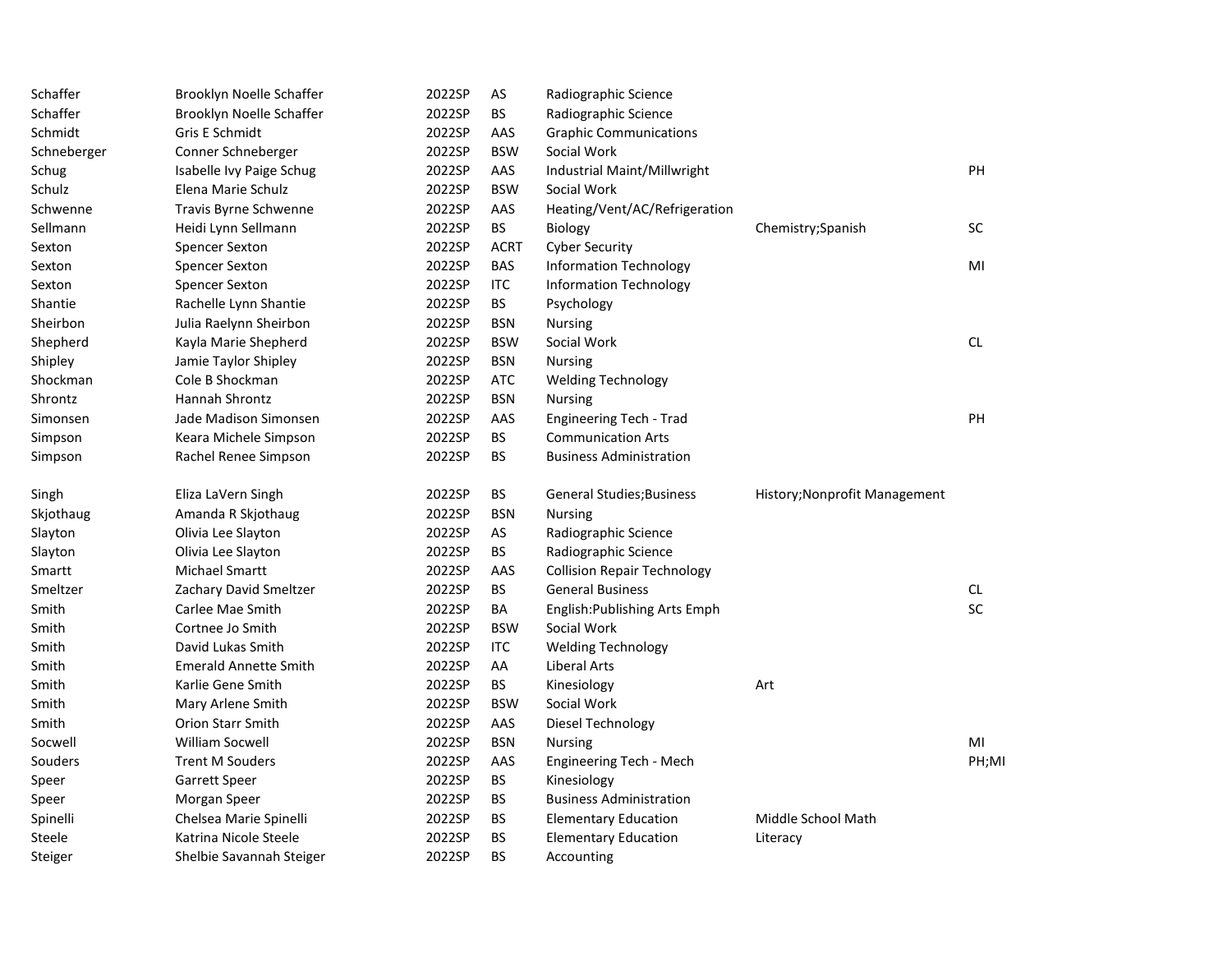| Stevenson      | Khalil Stevenson                | 2022SP | BS          | Kinesiology                             |                           |           |
|----------------|---------------------------------|--------|-------------|-----------------------------------------|---------------------------|-----------|
| Stimpson       | Paxton Charles Stimpson         | 2022SP | <b>BS</b>   | Kinesiology                             | Health                    | <b>MC</b> |
| Stimpson       | Paxton Charles Stimpson         | 2022SP | <b>ACRT</b> | <b>Fitness</b>                          |                           |           |
| Stimpson       | Paxton Charles Stimpson         | 2022SP | <b>ACRT</b> | Movement Psychology                     |                           |           |
| Stimpson       | Paxton Charles Stimpson         | 2022SP | <b>ACRT</b> | <b>Sports Nutrition</b>                 |                           |           |
| Stockdale      | Briana Dawn Stockdale           | 2022SP | <b>BS</b>   | <b>Business Administration</b>          |                           |           |
| Stokes         | Sara Jean Patterson             | 2022SP | <b>BAS</b>  | Administrative Management               |                           |           |
| Stone          | <b>Andrew Stone</b>             | 2022SP | AAS         | <b>Industrial Electronics</b>           |                           |           |
| <b>Stormes</b> | Jacob M. Stormes                | 2022SP | <b>ITC</b>  | <b>Industrial Electronics</b>           |                           |           |
| Stout          | Coy Daniel Stout                | 2022SP | BS.         | <b>Business &amp; Communication</b>     |                           |           |
| Strohman       | Mariah Strohman                 | 2022SP | ΒA          | English                                 |                           |           |
| Stroman        | Olivia Dawn Stroman             | 2022SP | <b>BSN</b>  | Nursing                                 |                           |           |
| Stroup         | David Stroup                    | 2022SP | AAS         | <b>Graphic Communications</b>           |                           | PH        |
| Sykora         | Alexis Marie Sykora             | 2022SP | AS          | Radiographic Science                    |                           | PH        |
| Sykora         | Alexis Marie Sykora             | 2022SP | BS          | Radiographic Science                    |                           | MC        |
| Tacke          | Sara Marie McDonald Tacke       | 2022SP | BS          | <b>General Studies; Social Sciences</b> |                           |           |
| Tam            | Cody James Tam                  | 2022SP | <b>BSN</b>  | Nursing                                 |                           |           |
| Taton          | Mikayla Meredith Taton          | 2022SP | <b>BSN</b>  | Nursing                                 | Spanish                   |           |
| Taylor         | Natalee Rae Taylor              | 2022SP | AA          | <b>Liberal Arts</b>                     |                           |           |
| Taylor         | <b>Ty Nolan Taylor</b>          | 2022SP | AAS         | <b>Industrial Electronics</b>           |                           |           |
| Tedrick        | Luke Allen Tedrick              | 2022SP | BS          | Kinesiology                             |                           |           |
| Testa          | Chelsie Morgan Testa            | 2022SP | AA          | Liberal Arts                            |                           |           |
| Thomas         | <b>April Starr Thomas</b>       | 2022SP | AA          | Liberal Arts: Nat Sciences              |                           |           |
| Tidwell        | Seth David Tidwell              | 2022SP | AAS         | <b>Graphic Communications</b>           |                           |           |
| Tobin          | Amanda LaRae Tobin              | 2022SP | <b>BSW</b>  | Social Work                             |                           |           |
| Todd           | Chad Todd                       | 2022SP | <b>BSN</b>  | <b>Nursing</b>                          |                           |           |
| Todd           | Chad Todd                       | 2022SP | <b>ACRT</b> | Nursing Management/Leadership           |                           |           |
| Tong           | Sekoya Dae Tong                 | 2022SP | BS.         | <b>Elementary Education</b>             | Middle School Math        |           |
| Tonkin         | Amber I Tonkin                  | 2022SP | <b>ACRT</b> | <b>Fitness</b>                          |                           |           |
| Torres         | Liana Kristine Calatrava Torres | 2022SP | <b>BS</b>   | Psychology                              | <b>Behavioral Science</b> | <b>SC</b> |
| Torrez         | Diego Emanuel Torrez JR         | 2022SP | BA          | Justice Studies                         | Psychology;Spanish        |           |
| Torrez         | Diego Emanuel Torrez JR         | 2022SP | AA          | Liberal Arts                            |                           |           |
| Trowbridge     | Alexis Nicole Trowbridge        | 2022SP | BS          | <b>Business Administration</b>          |                           |           |
| Tverdy         | Ashley Nicole Tverdy            | 2022SP | <b>BSN</b>  | <b>Nursing</b>                          |                           |           |
| Vandyke        | Clayton Edward Vandyke          | 2022SP | AAS         | <b>Graphic Communications</b>           |                           | PH        |
| Vandyke        | Clayton Edward Vandyke          | 2022SP | <b>BAS</b>  | <b>Graphic Communications</b>           |                           | MC        |
| Vandyke        | Clayton Edward Vandyke          | 2022SP | AAS         | Packaging Design                        |                           | <b>PH</b> |
| Vandyke        | Clayton Edward Vandyke          | 2022SP | ITC         | Packaging Design                        |                           |           |
| Vanhorn        | Abby Gail Marie Vanhorn         | 2022SP | <b>BS</b>   | Psychology                              |                           |           |
| Vanwinkle      | D'Arcy Vanwinkle                | 2022SP | <b>BSN</b>  | <b>Nursing</b>                          |                           |           |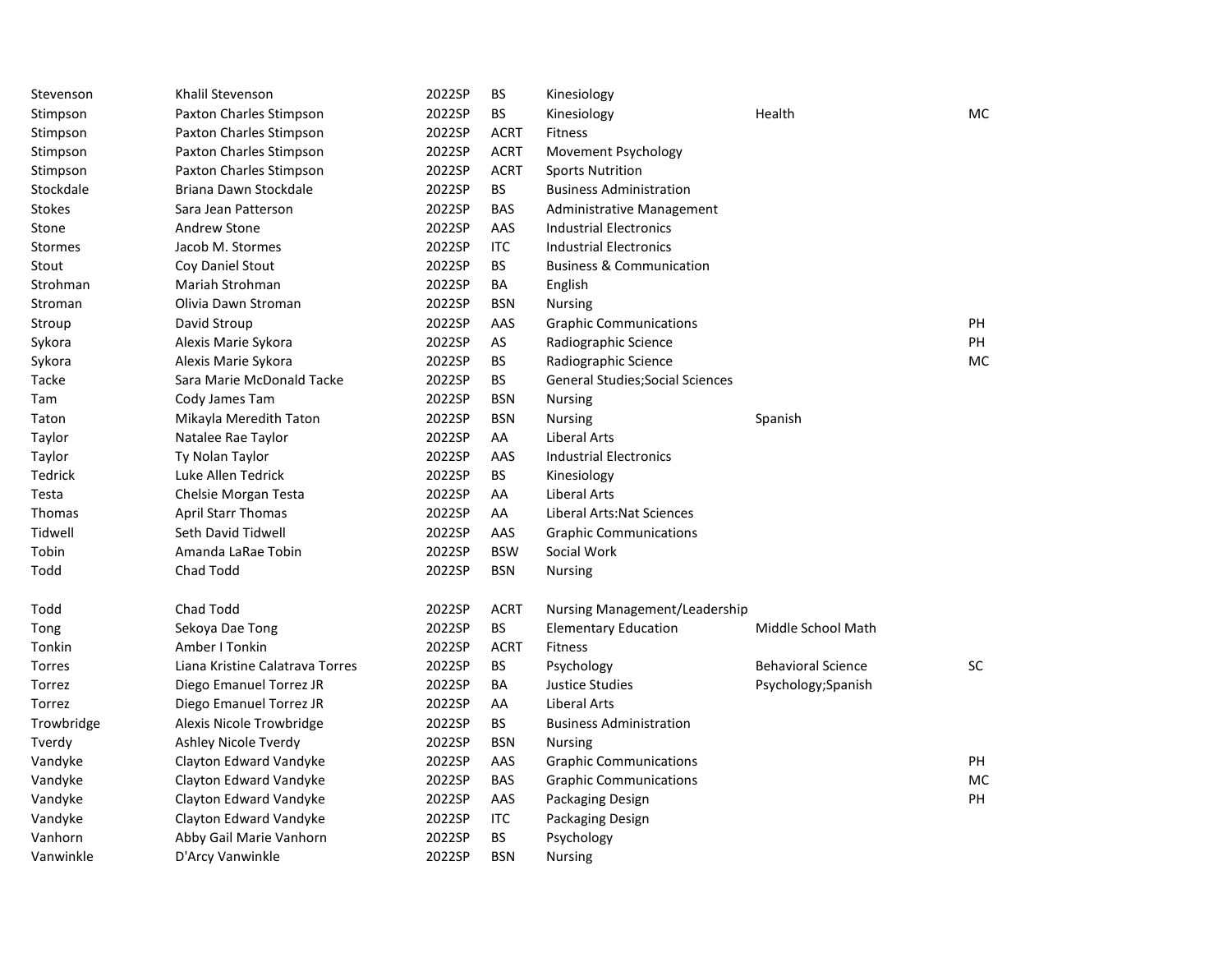| Vasquez        | Kimberly Vasquez              | 2022SP | BS          | <b>Business Administration</b> |                      |           |
|----------------|-------------------------------|--------|-------------|--------------------------------|----------------------|-----------|
| Vazquez        | Elizabeth Vazquez - Reyes     | 2022SP | BA          | <b>Justice Studies</b>         | Psychology;Spanish   |           |
| Vazquez        | Elizabeth Vazquez - Reyes     | 2022SP | AA          | Liberal Arts                   |                      |           |
| Veare          | Olivia Veare                  | 2022SP | <b>BAS</b>  | Paralegal                      | Pre-Law              |           |
| Veare          | Olivia Veare                  | 2022SP | AAS         | Paralegal                      |                      |           |
| Vergara Juarez | Rebeca Vergara Juarez         | 2022SP | AA          | Liberal Arts                   |                      |           |
| Vilcapoma      | Sandy Ana Vilcapoma           | 2022SP | <b>BSW</b>  | Social Work                    | Spanish              |           |
| Wahl           | <b>Grady Marshall Wahl</b>    | 2022SP | AA          | <b>Liberal Arts</b>            |                      | PH        |
| Walker         | Shayne Stephen Walker         | 2022SP | AS          | Radiographic Science           |                      | <b>PH</b> |
| Walker         | Shayne Stephen Walker         | 2022SP | <b>BS</b>   | Radiographic Science           |                      | MC        |
| Ward           | Laura Lee Ward                | 2022SP | AA          | <b>Justice Studies</b>         |                      |           |
| Warren         | Stacey R. Warren              | 2022SP | <b>BSW</b>  | Social Work                    | Psychology           |           |
| Washburn       | Melissa Lee Washburn          | 2022SP | <b>BS</b>   | Accounting                     |                      |           |
| Watkins        | Shia Hyunsook Watkins         | 2022SP | <b>BSN</b>  | <b>Nursing</b>                 |                      | <b>CL</b> |
| Way            | Riley Devon Way               | 2022SP | <b>BS</b>   | Kinesiology                    |                      |           |
| Weber          | Laura McCoy Weber             | 2022SP | <b>BSN</b>  | <b>Nursing</b>                 |                      |           |
| Weigand        | <b>Trinity Marie Weigand</b>  | 2022SP | AA          | Liberal Arts                   |                      |           |
| Werner         | Kylie Lynn Werner             | 2022SP | BS          | Accounting                     |                      |           |
| West           | Sylvia Anne West              | 2022SP | AAS         | Admin Medical Assistant        |                      |           |
| Wheeler        | Cody Wheeler                  | 2022SP | AAS         | Web Design & Development       |                      |           |
| Wheeler        | Cody Wheeler                  | 2022SP | <b>BAS</b>  | Web Design & Development       |                      |           |
| Wheeler        | Savannah T Wheeler            | 2022SP | <b>BSW</b>  | Social Work                    |                      |           |
| White          | Luke Nicholas White           | 2022SP | <b>BS</b>   | Accounting                     | Marketing; Economics |           |
| White          | Luke Nicholas White           | 2022SP | BS          | <b>Business Administration</b> | Marketing; Economics |           |
| White          | Luke Nicholas White           | 2022SP | <b>ACRT</b> | <b>Sport Marketing</b>         |                      |           |
| Wiench         | Kayla Wiench                  | 2022SP | <b>BS</b>   | Accounting                     |                      |           |
| Wiggins        | Josie Wiggins                 | 2022SP | BS          | <b>Biology</b>                 |                      |           |
| Wilkins        | Dylan John Wilkins            | 2022SP | BS          | <b>Business Administration</b> |                      |           |
| Wilks          | Erika Suzanne Wilks           | 2022SP | BS          | Radiographic Science           |                      |           |
| Wilks          | Erika Wilks                   | 2022SP | AS          | Radiographic Science           |                      |           |
| Williams       | Jared Reilly Williams         | 2022SP | AAS         | <b>Information Technology</b>  |                      |           |
| Williams       | <b>Megan Ashley Williams</b>  | 2022SP | <b>BS</b>   | <b>Business Administration</b> |                      | CL        |
| Williamson     | Amanda Williamson             | 2022SP | <b>BSW</b>  | Social Work                    |                      |           |
| Wilsey         | Keely Maya Wilsey             | 2022SP | <b>BS</b>   | <b>Business Administration</b> |                      |           |
| Wilson         | Braeden Michael Ikaika Wilson | 2022SP | BS          | <b>Sport Administration</b>    |                      |           |
| Wilson         | Deborah Y Wilson              | 2022SP | AAS         | Heating/Vent/AC/Refrigeration  |                      |           |
| Winslow        | Desiree Winslow               | 2022SP | AAS         | <b>Hospitality Management</b>  |                      |           |
| Wisniewski     | John R Wisniewski Jr.         | 2022SP | <b>BSN</b>  | <b>Nursing</b>                 |                      |           |
| Wood           | Kassidee Jean Wood            | 2022SP | <b>BSN</b>  | <b>Nursing</b>                 |                      | $\sf SC$  |
| Woods          | Brandi M. Woods               | 2022SP | AAS         | Web Design & Development       |                      |           |
| Wright         | Devin Thomas Wright           | 2022SP | <b>BAS</b>  | <b>Engineering Tech - Mech</b> |                      |           |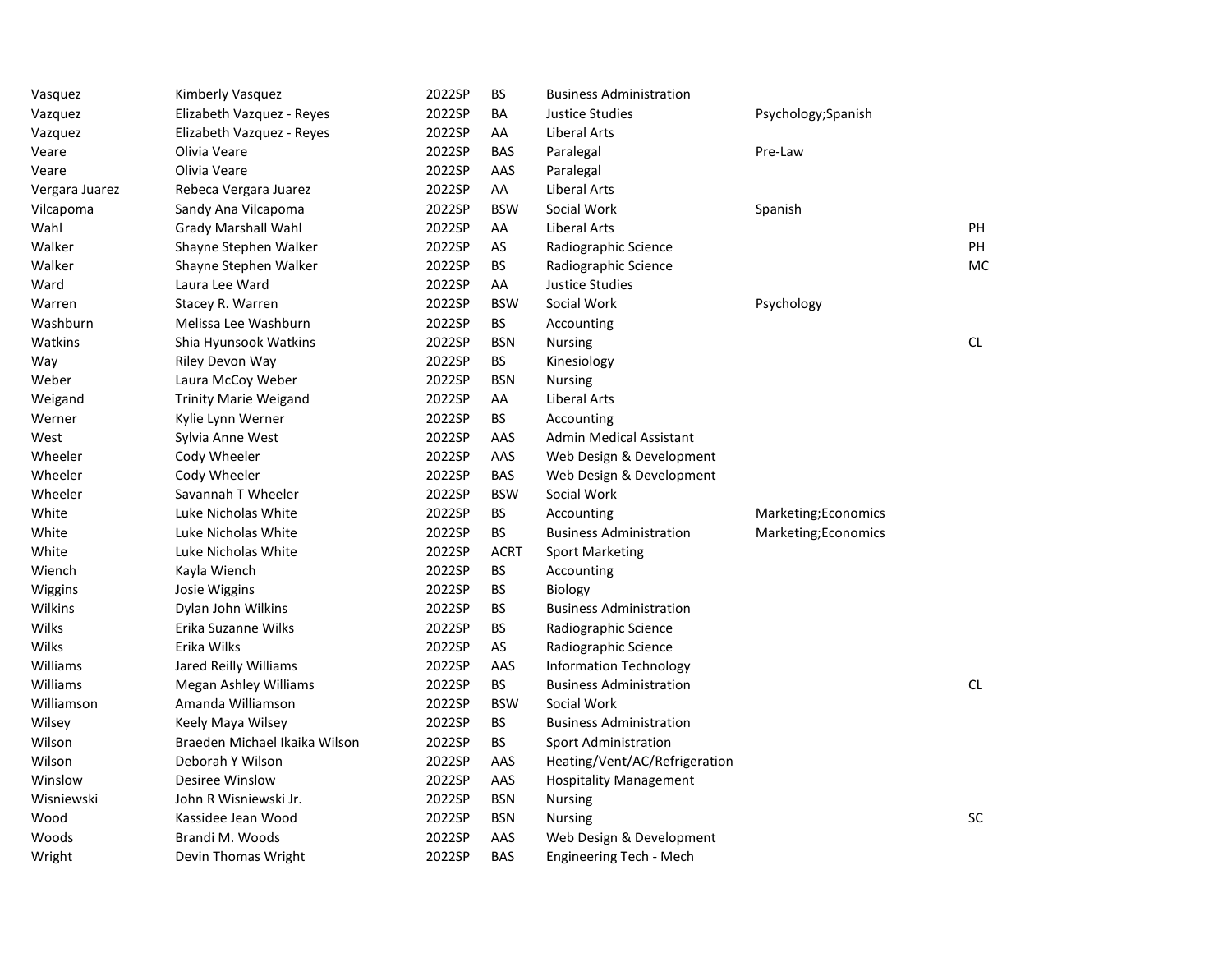| Yenor   | Corrinah Selah Yenor   | 2022SP | <b>BSN</b>  | <b>Nursing</b>                      | SC. |
|---------|------------------------|--------|-------------|-------------------------------------|-----|
| Young   | Brandia Kathleen Young | 2022SP | <b>BSN</b>  | <b>Nursing</b>                      |     |
| Young   | Winona Alizabeth Young | 2022SP | BS          | <b>Business &amp; Communication</b> | SC. |
| Zerbst  | Esther M Zerbst        | 2022SP | <b>BSN</b>  | Nursing                             | MC  |
| Zerbst  | Esther M Zerbst        | 2022SP | <b>ACRT</b> | Nursing Management/Leadership       |     |
| Zumbuhl | Megan Kathleen Zumbuhl | 2022SP | AAS         | Paralegal                           |     |
| Zumbuhl | Megan Kathleen Zumbuhl | 2022SP | <b>BAS</b>  | Paralegal                           |     |
|         |                        |        |             |                                     |     |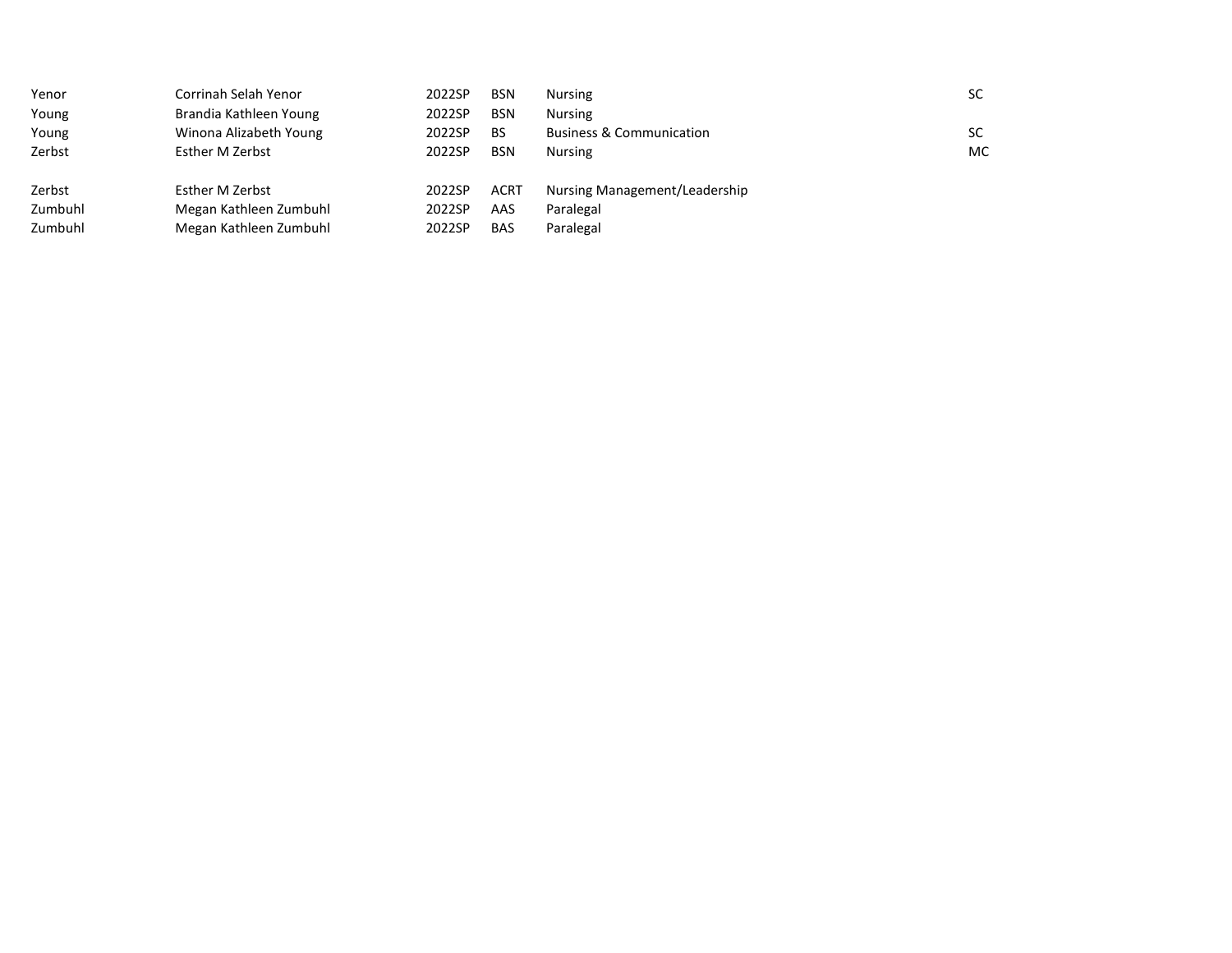## **Hometown**

Waitsburg, WA Waitsburg, WA Waitsburg, WA Waitsburg, WA Harpster, Idaho Lewiston, Idaho Lewiston, ID Grangeville Garden Grove California Lewiston Idaho Orofino Idaho Lewiston Idaho Lewiston Idaho Mount Vernon, Washington Twin Falls, Idaho Coeur d'Alene Nampa, ID Spirit Lake, Idaho Moscow, Idaho Kuna Idaho Oak Harbor, Washington Lewiston, Idaho Sandpoint, ID Sandpoint, ID Meridian, ID

Nampa Idaho

Prosser

Prosser

Asotin, Washington Conyers, GA Shelley, Idaho Lewiston, Idaho Rathdrum, ID Lewiston, Idaho Lewiston, ID Twin Falls, Idaho Hayden, Idaho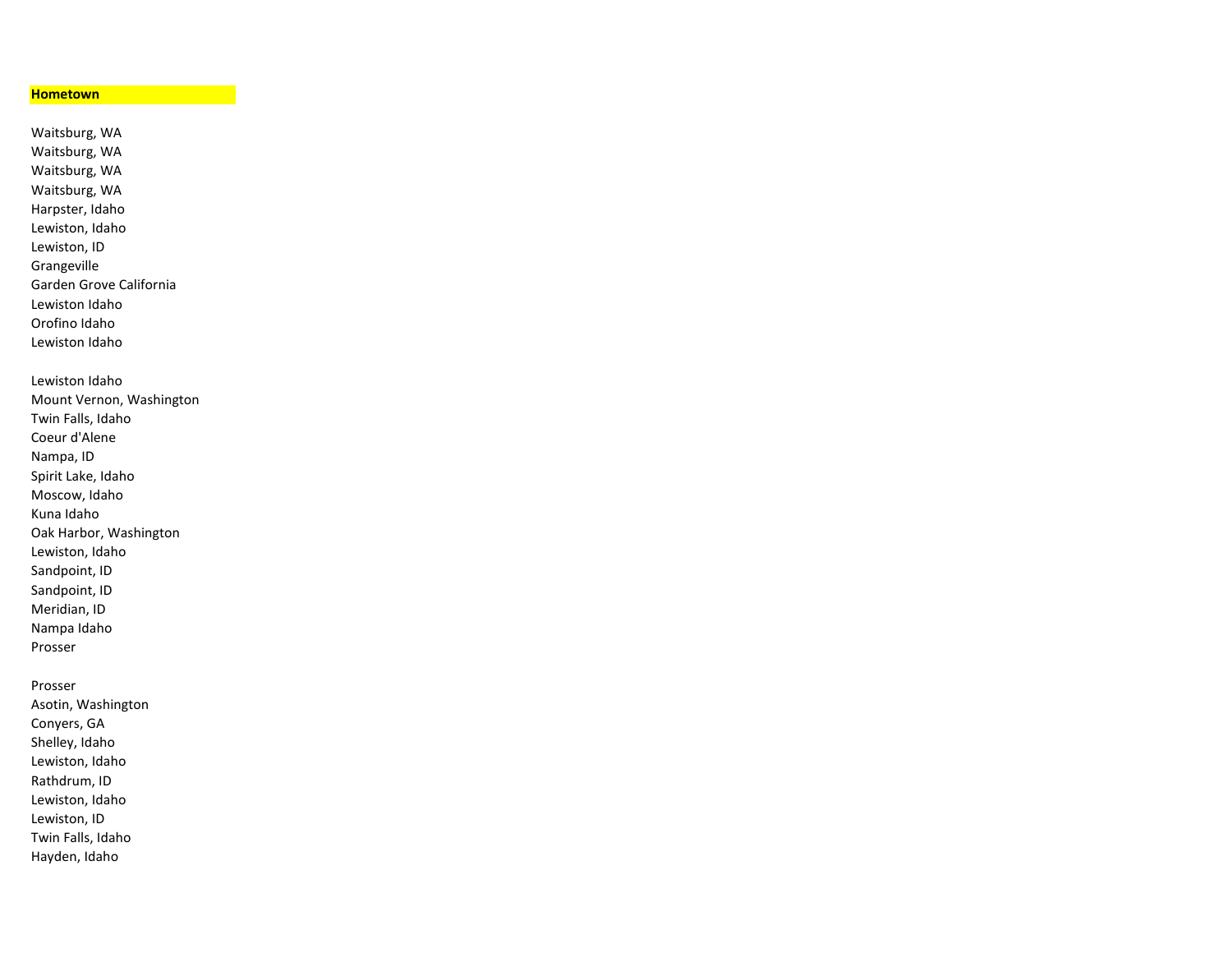Athens, OH Homedale, Idaho

Nezperce Clarkston, WA Walla Walla, Washington St. Maries, Idaho

Lewiston, ID Clarkston Washington New Plymouth, Idaho Culdesac, Idaho

Lewiston Oroville, CA Pocatello, ID Clarkston/WA Moscow, ID Coeur dÆAlene, Idaho Lewiston, Idaho Meridian, ID Lewiston, ID Fraser, Idaho Coeur d'Alene, Idaho Noumea/ South province Noumea/ South province Mountain Home Idaho Mountain Home Idaho Meridian, Idaho Columbia Falls, MT

Columbia Falls, MT Coeur d'Alene, Idaho Genesee, ID Orofino,Idaho Coeur d'Alene, Idaho Nampa, Idaho Spirit Lake, Idaho Spirit Lake, Idaho Gooding Idaho Boise Idaho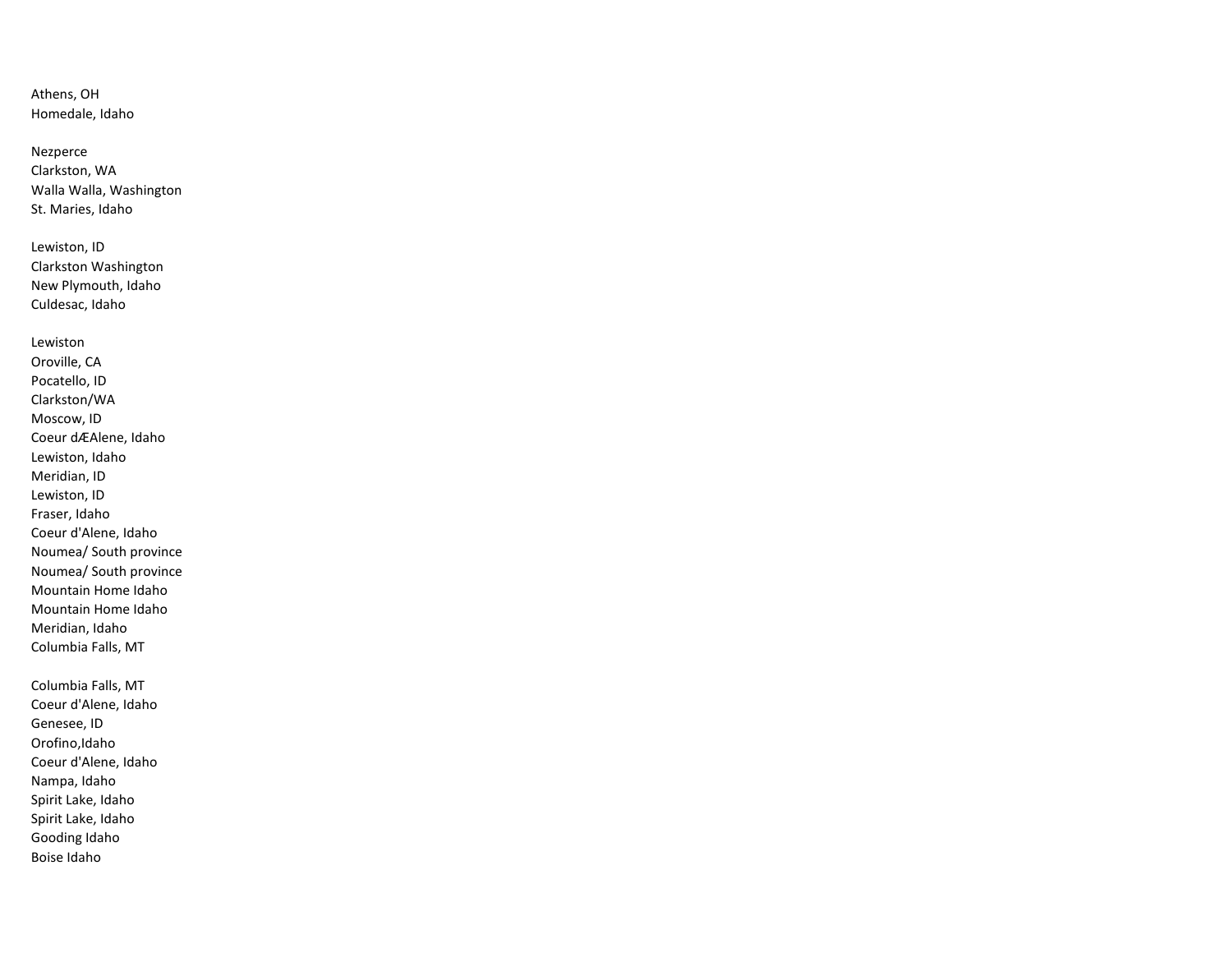Caldwell, ID Lewiston, Idaho Moscow, ID Coeur d' Alene, Idaho Caldwell, Idaho Caldwell, Idaho Lewiston, Idaho Kuna, Idaho Lewiston, Idaho Orofino, Idaho Orofino, Idaho

Kellogg, Idaho Kellogg, Idaho Clarkston, Washington Clarkston, Washington Bend, Oregon Meridian, Idaho Coeur D Alene, Idaho Moscow, Idaho Coeur d' Alene, Idaho Lewiston, Idaho

Corvallis

Pullman, WA St. Maries, Idaho Lewiston Idaho Lewiston, Idaho Lewiston, Idaho Coeur d'Alene, ID CDA, ID Sandpoint, Idaho Clarkston, Washington Genesee, ID Chelan, Washington Port Angeles, WA Lima, Peru

Lapwai Idaho Idaho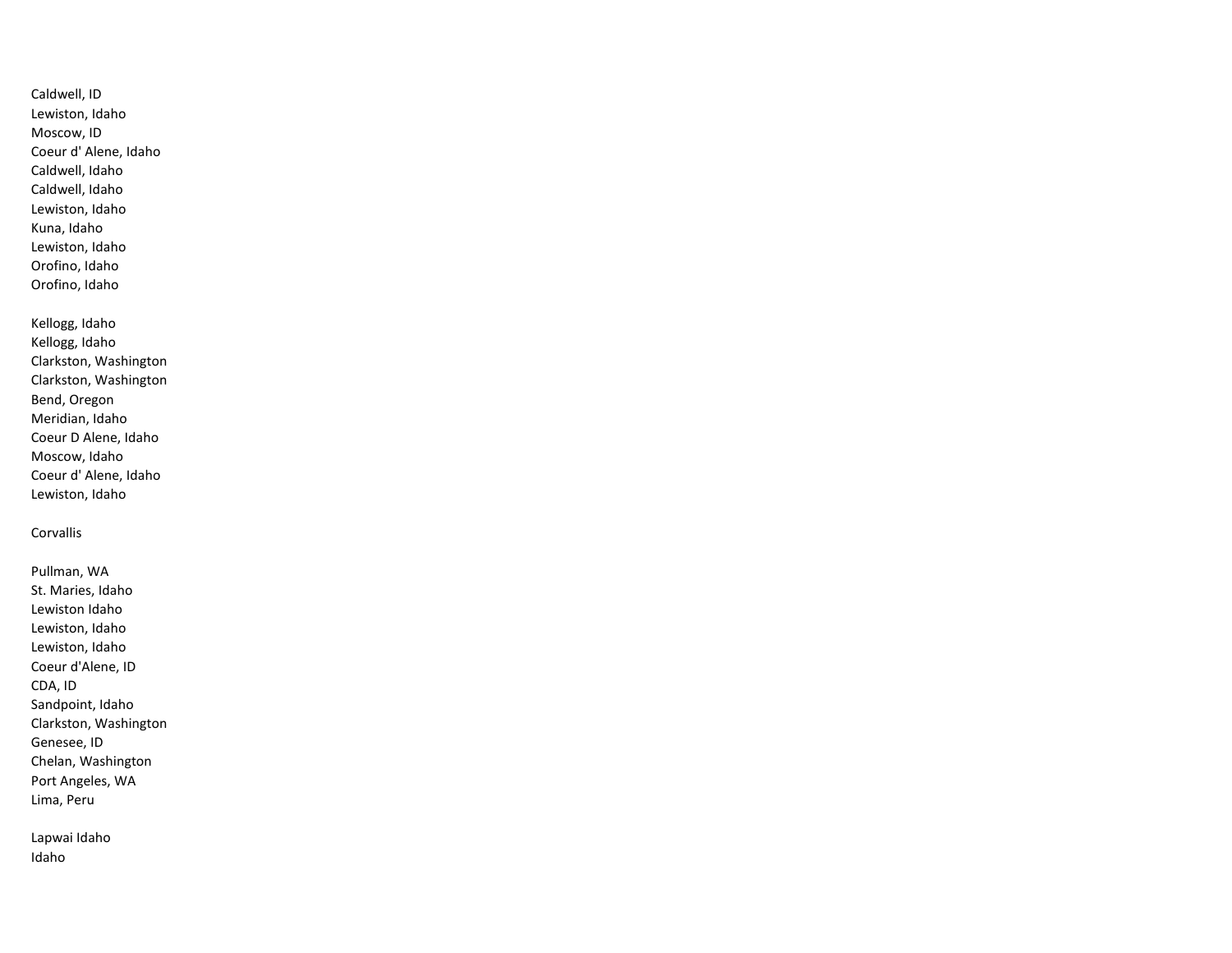Hayden Idaho Lewiston, ID Lewiston, Idaho Lewiston, Idaho Spokane, WA Lewiston, Idaho Eagle Idaho Horseshoe Bend Idaho Kellogg, Idaho Clarkston, Washington Orofino, Idaho Rupert, Idaho Rupert, Idaho Rupert, Idaho Rupert, Idaho Coeur d Alene, Idaho Lewiston, ID Lewiston, ID Lewiston, ID Coeur'd Alene, Idaho Coeur'd Alene, Idaho Lewiston, Idaho Twin Falls, ID Coeur d'Alene, IID Milton Freewater, Oregon Washington Lake Oswego, OR Lake Oswego, OR Moscow, Idaho Spokane, WA Moscow, Idaho Lewiston Lewiston Lewiston Idaho Clarkston WA LaCrosse, Washington Star, Idaho Spokane, WA Lewiston Idaho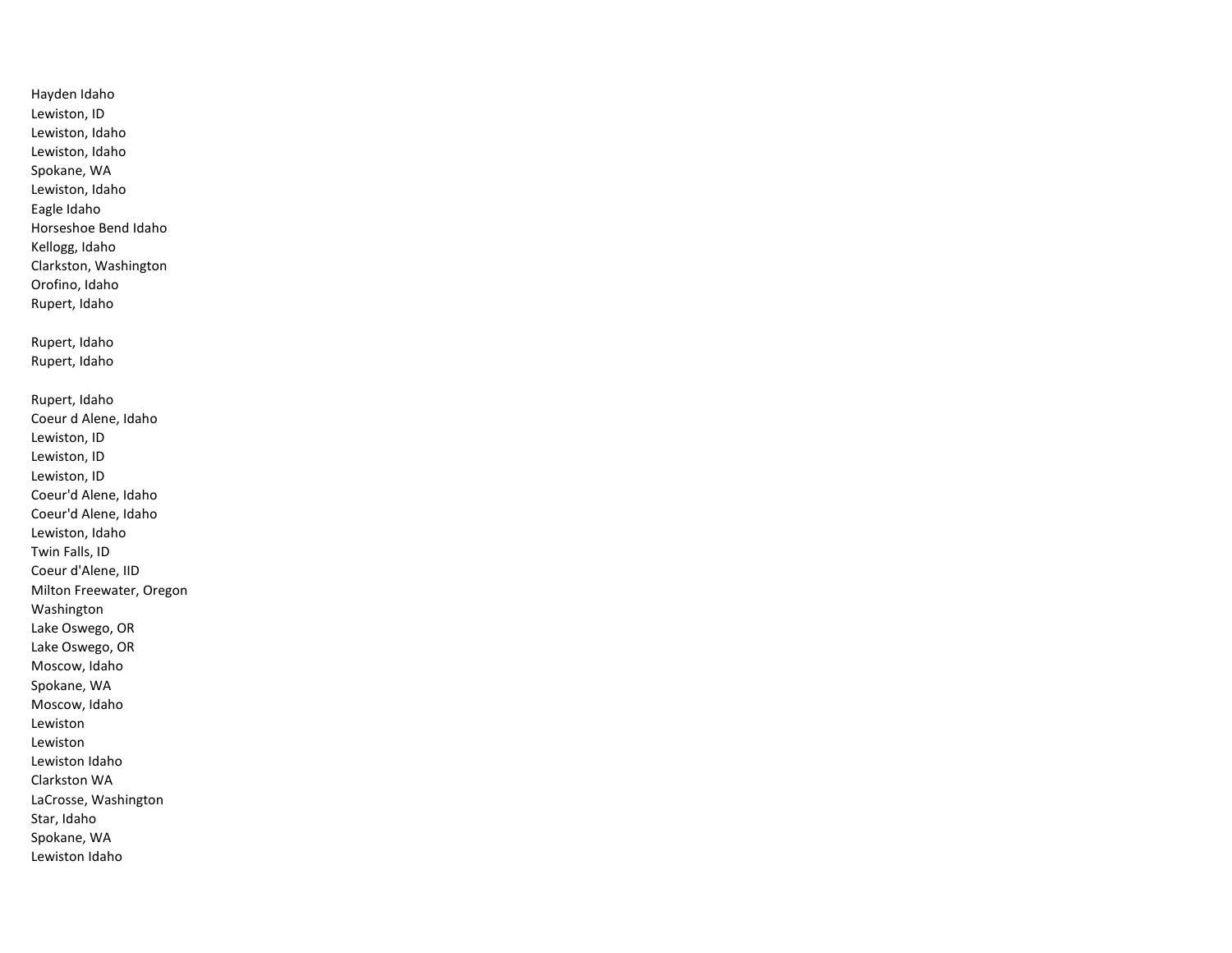Orofino, ID Orofino, ID Moscow Idaho Lewiston, ID Wenatchee, WA Prescott, WA Boise, ID Spokane, Washington Caldwell, Idaho Sandpoint Idaho Sandpoint Idaho Lucile, Idaho Lewiston Idaho Grangeville, Idaho Colfax Washington Kuna Idaho Moscow Winlock, Washington Orofino/Idaho Boise Idaho Potlatch Idaho Idaho Vancouver, WA Lewiston Idaho Newport Washington Coeur d'Alene Idaho Juliaetta, ID Lewiston, Idaho Melba, Idaho Deary, Idaho Deary, Idaho Jerome, ID Jerome, ID Meridian, Idaho Spokane Washington twin falls, Idaho twin falls, Idaho Colfax Washington

Boise ID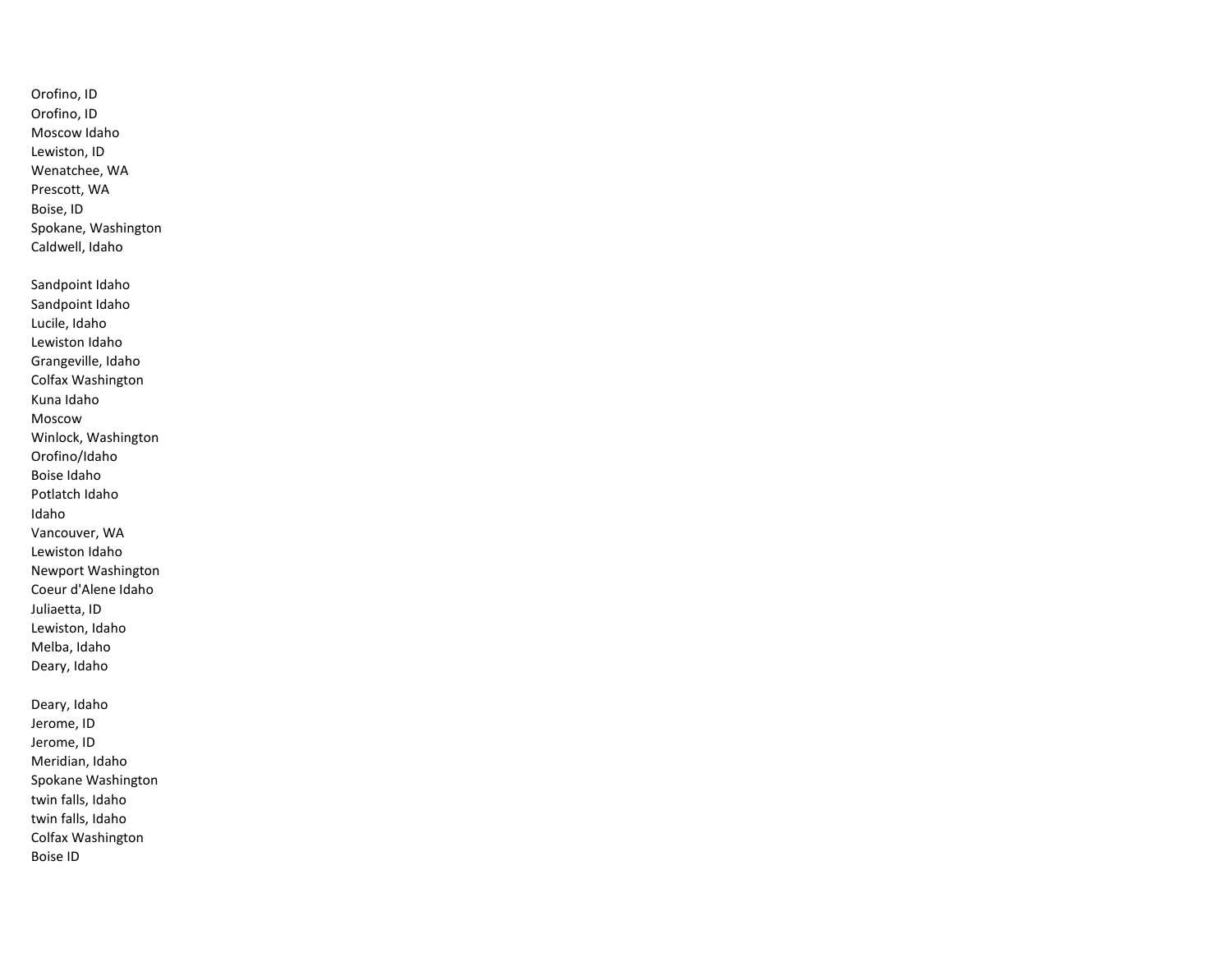Sandpoint, ID Coeur dÆ Alene, Idaho Clearwater Idaho Pullman WA Moscow, Idaho Moscow, Idaho Boise, ID Kellogg, Idaho Enterprise, Oregon Grangeville Idaho Clarkston WA Meridian, Idaho Hayden, ID challis, ID Cottonwood Idaho Post Falls Idaho Cottonwood, Idaho Cottonwood, Idaho Clarkston Boise, Idaho Gooding, Idaho Lewiston, Idaho Middlesboro, Kentucky Idaho Falls, ID Newman Lake, WA Lewiston, ID Laclede, ID Asotin St.Maries St.Maries Kamiah, Idaho Coeur d' Alene, Idaho Post Falls, Idaho Bonners Ferry Idaho Lewiston, Idaho Kamiah, Idaho Lewiston, Idaho Spiritlake Idaho Lewiston, Idaho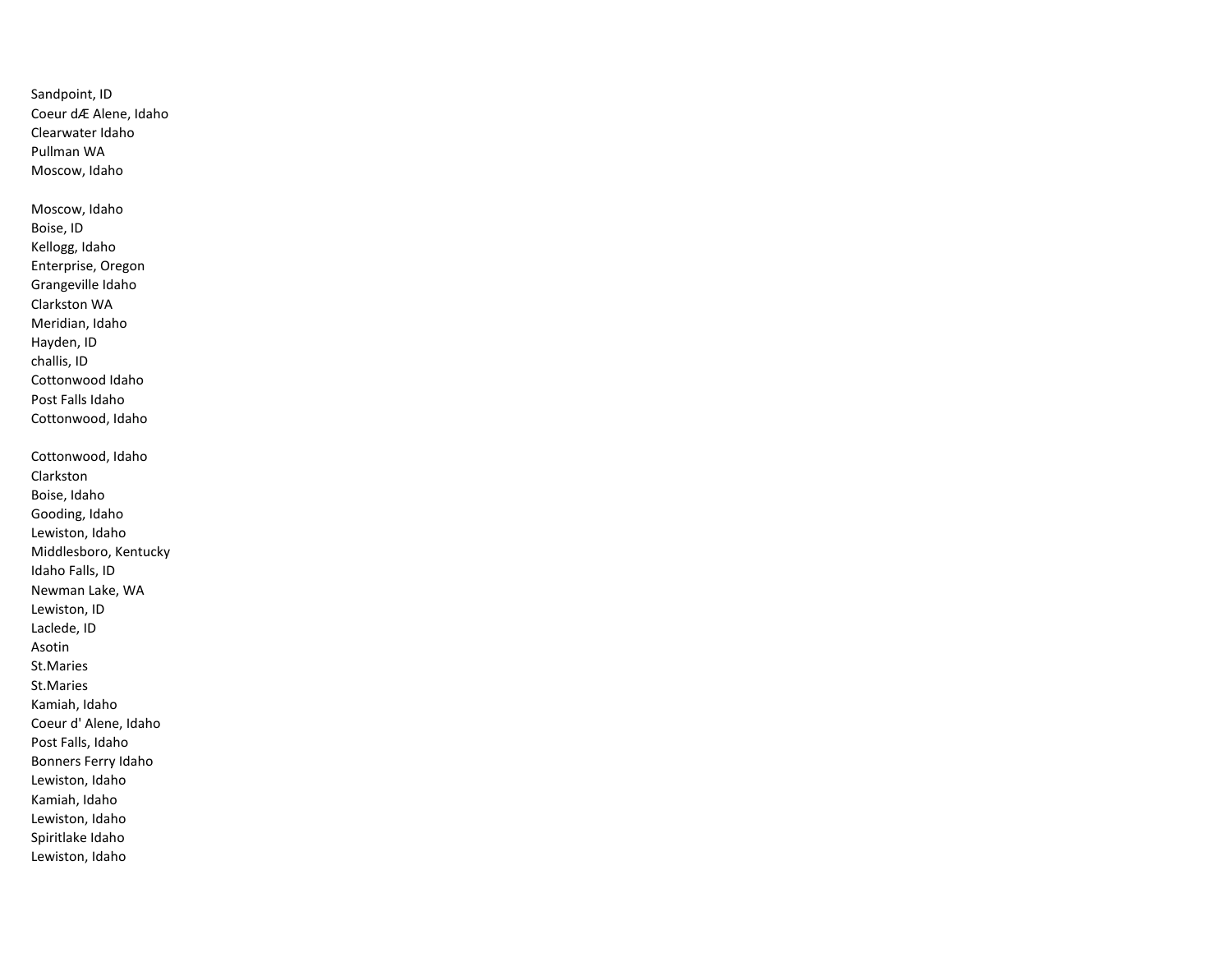Asotin, Washington LEWISTON, IDAHO Lewiston, ID Shoshone Idaho Bellingham, WA Weippe, ID Meridian,ID Coeur dÆ Alene Emmett, ID Lewiston, Idaho Spokane WA Clearwater, Idaho Twin Falls, Idaho Post Falls, Idaho Idaho Falls, Idaho Hermiston Oregon Hermiston Oregon Hermiston Oregon Lewiston, ID Spokane, Washington Garfield WA Milton-Freewater, Oregon Lewiston Idaho Rupert, Idaho Kennewick, WA Desmet Idaho Eagle, Idaho Pinehurst, Idaho Lewiston, Idaho

Kinshasa, DR Congo Kinshasa, DR Congo Sandpoint, ID Washington Lewiston, Idaho Boise Idaho

Lewiston, Idaho Lewiston, Idaho

Lapwai, Idaho

Lewiston, Idaho

Kamiah, Idaho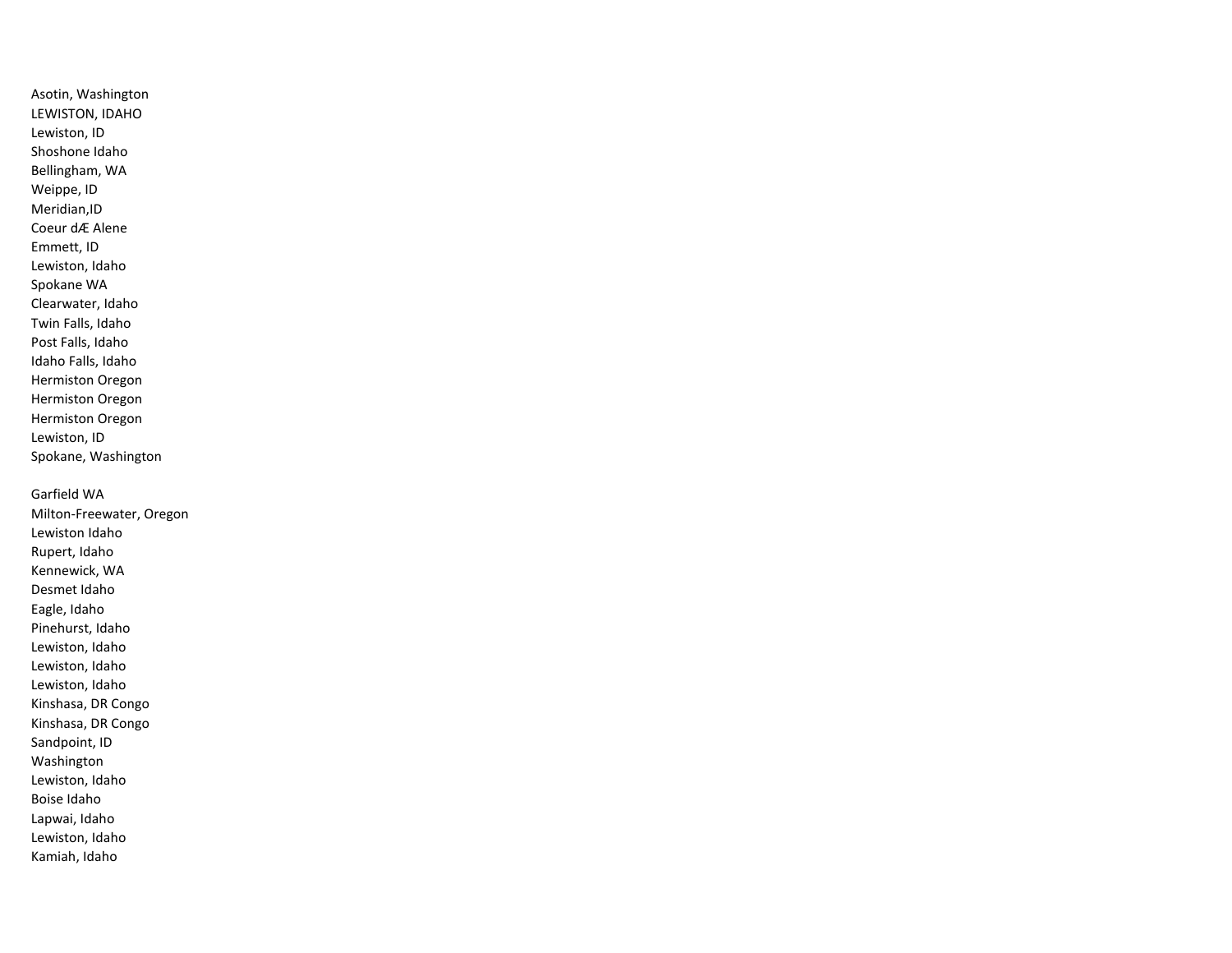CDA, ID Clarkston, WA Cottonwood ID Coeur d alene/ idaho Coeur d alene/ idaho Lewiston, Idaho Lewiston, Idaho Orofino, Idaho Meridian ID McCall, Idaho Troy, Idaho Bonners Ferry, Idaho Priest River, Idaho Priest River, Idaho Lapwai, Idaho Coeur d'Alene, ID Lewiston

Marysville Washington Coeur d'Alene, Idaho Coeur d'alene,Idaho St. Maries, Idaho Caldwell, ID Bogotß/Colombia Cottonwood, ID Hailey, Idaho Chugiak, Alaska

Hayden, Idaho Pago Pago, American Samoa Post Falls, Idaho

Hayden Lake Hayden Lake Kooskia, ID Lewiston, Idaho Lewiston Meridian, Idaho Mountain Home, Idaho Eagle, Idaho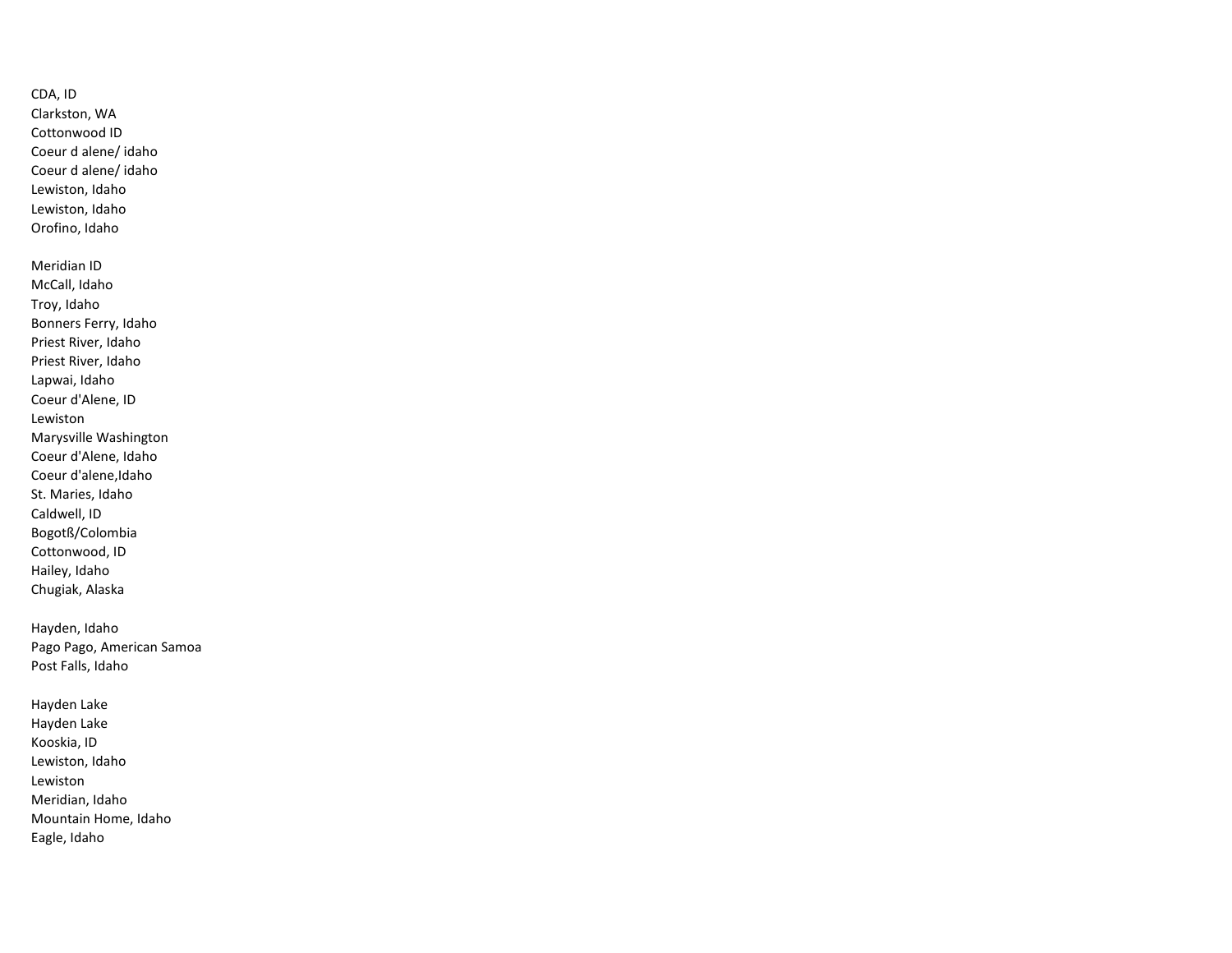Eagle, Idaho Winchester Idaho Rathdrum, Idaho coeur d alene. Idaho Hayden, ID Rathdrum, Idaho Payette Payette Clarkston Coeur d' Alene, Idaho Spirtit Lake, Idaho Lewiston, Idaho San Francisco, CA Boise, ID Boise, ID Emmett, ID Dubois, ID Coeur d Alene, Idaho St. Maries, Idaho St. Maries, Idaho Potlatch, Idaho Potlatch, Idaho Plummer Idaho Coeur D Alene Lewiston, ID St. Maries, Idaho Wilder, Idaho Wilder, Idaho Wilder, Idaho Sandpoint Idaho Silverdale, Washington Lewiston, Idaho Riggins, Idaho Austin, Texas Tehachapi, CA Tehachapi, CA Orofino Idaho McCall, ID 83638 Paul, Idaho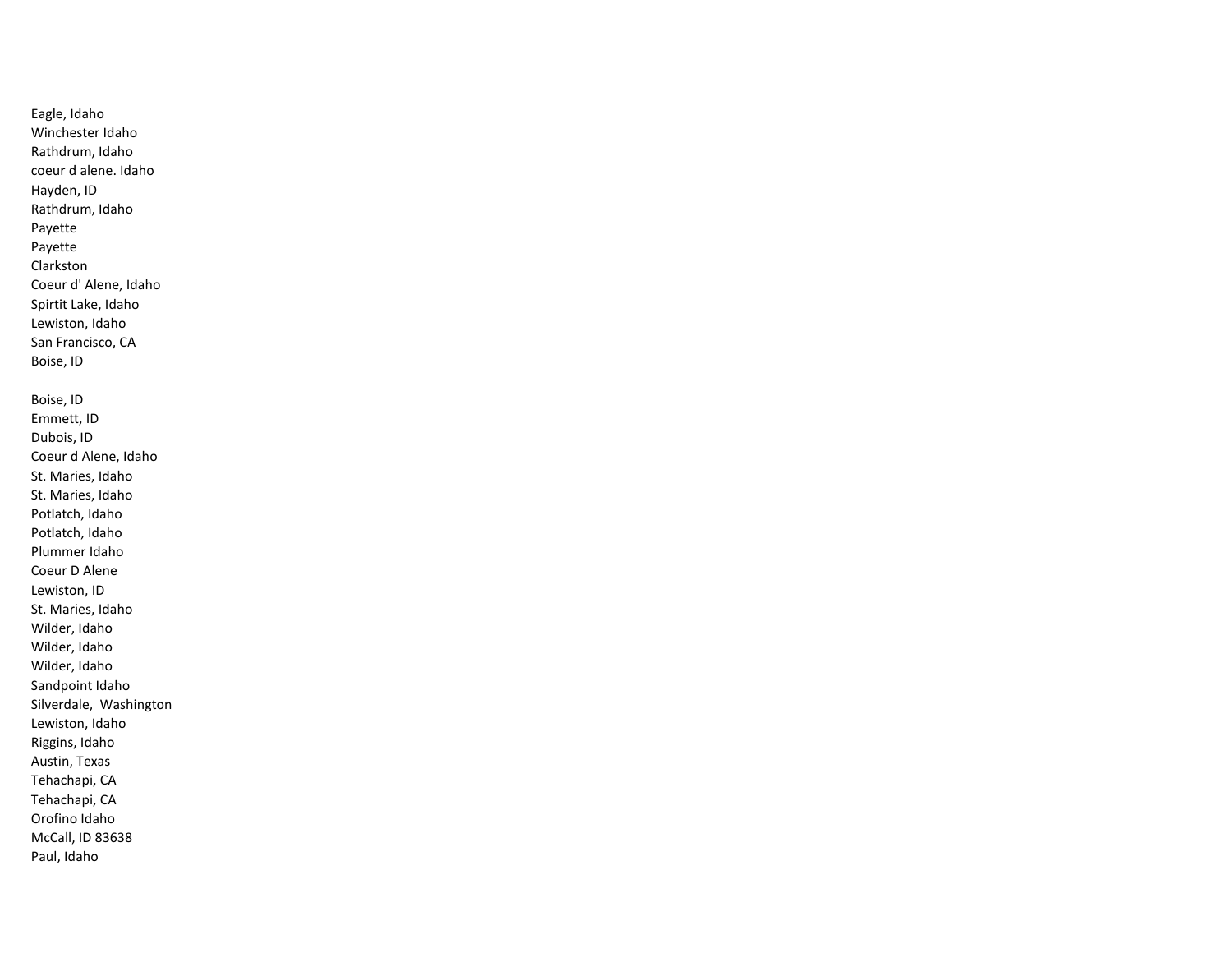Kuna, ID Nezperce, Idaho Bonners Ferry, Idaho Post Falls Elk, WA Post Falls, ID Sandpoint, Idaho Reubens Idaho Saddle Lake, Alberta Saddle Lake, Alberta Post Falls, Idaho CA Huson Montana Pullman, WA Lagos, Nigeria Ridgefield, WA Ridgefield, WA Clearwater Clearwater Clearwater Clearwater Lapwai, Idaho Craigmont, Idaho Jerome, Idaho Caldwell, Idaho Caldwell, Idaho Caldwell, Idaho Hailey, ID Hailey, ID Coeur dÆ Alene, Idaho Bloomington, Idaho Murtaugh, Idaho Boise, Idaho Boise, Idaho Blanchard, ID Blanchard, ID Caldwell, Idaho Caldwell, Idaho Grangeville Idaho Grangeville Idaho Grangeville Idaho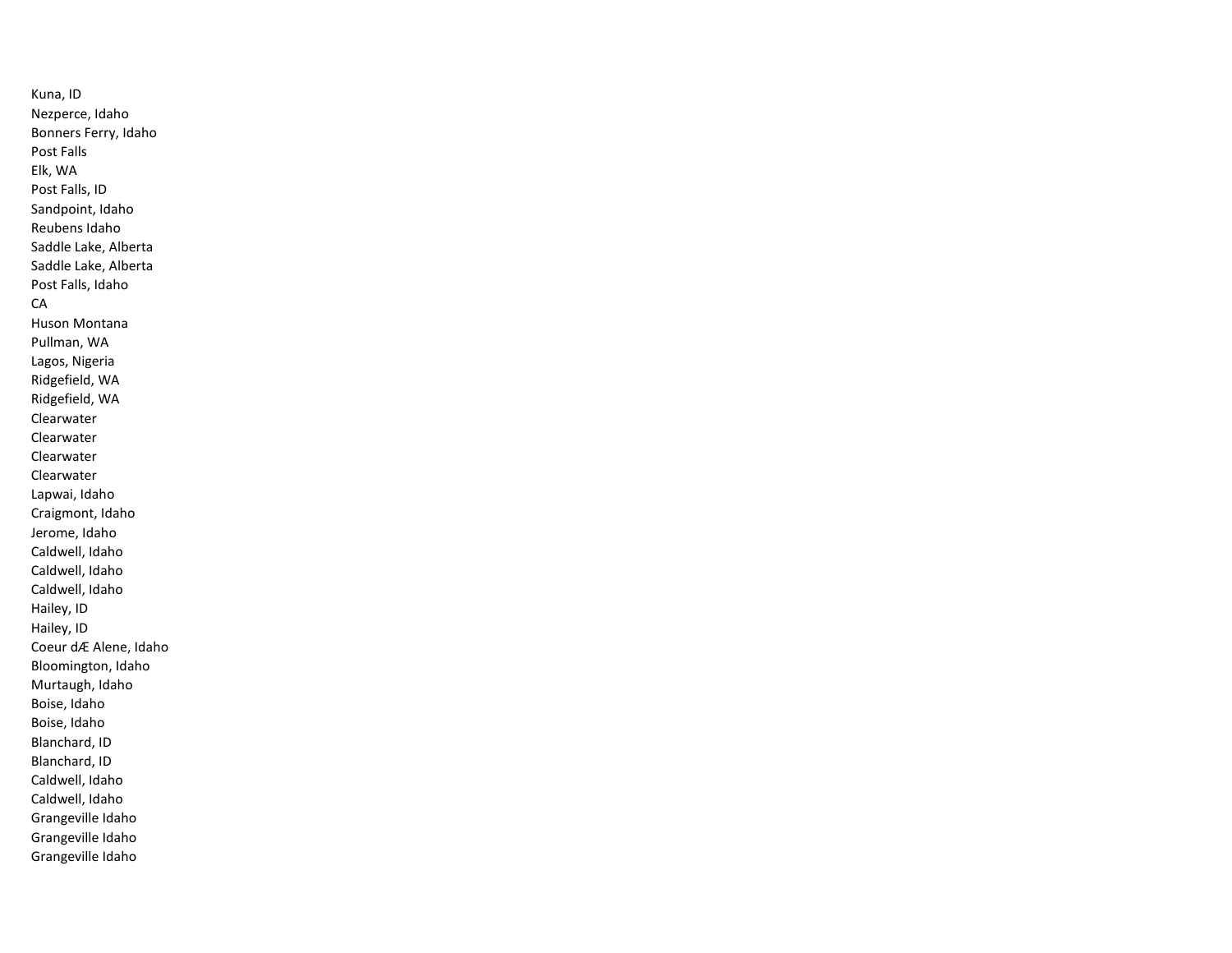Lewiston, Idaho Lewiston, ID Lewiston, ID Ljubljana, Slovenia Ljubljana, Slovenia Ljubljana, Slovenia Ljubljana, Slovenia Lewiston, Idaho Moscow, ID Lewiston Coeur D Alene Anchorage, Alaska Dalton Gardens, ID Dalton Gardens, ID Coeur d'Alene, ID Twin Falls Moscow, Idaho Colfax, WA Boise, ID Lewiston, Idaho Twin Falls / Idaho Lewiston ID Gooding, Idaho Gooding, Idaho Marsing,Idaho Clarkston, WA Clarkston, WA Cottonwood, Idaho Lewiston, Idaho Twin Falls, ID Coeur d' Alene Lewiston, Idaho 83501 Aberdeen, ID Caldwell, Idaho Lewiston, Idaho Nampa, ID Lapwai Ketchikan, Alaska Kimberly, Idaho Caldwell, ID Caldwell, ID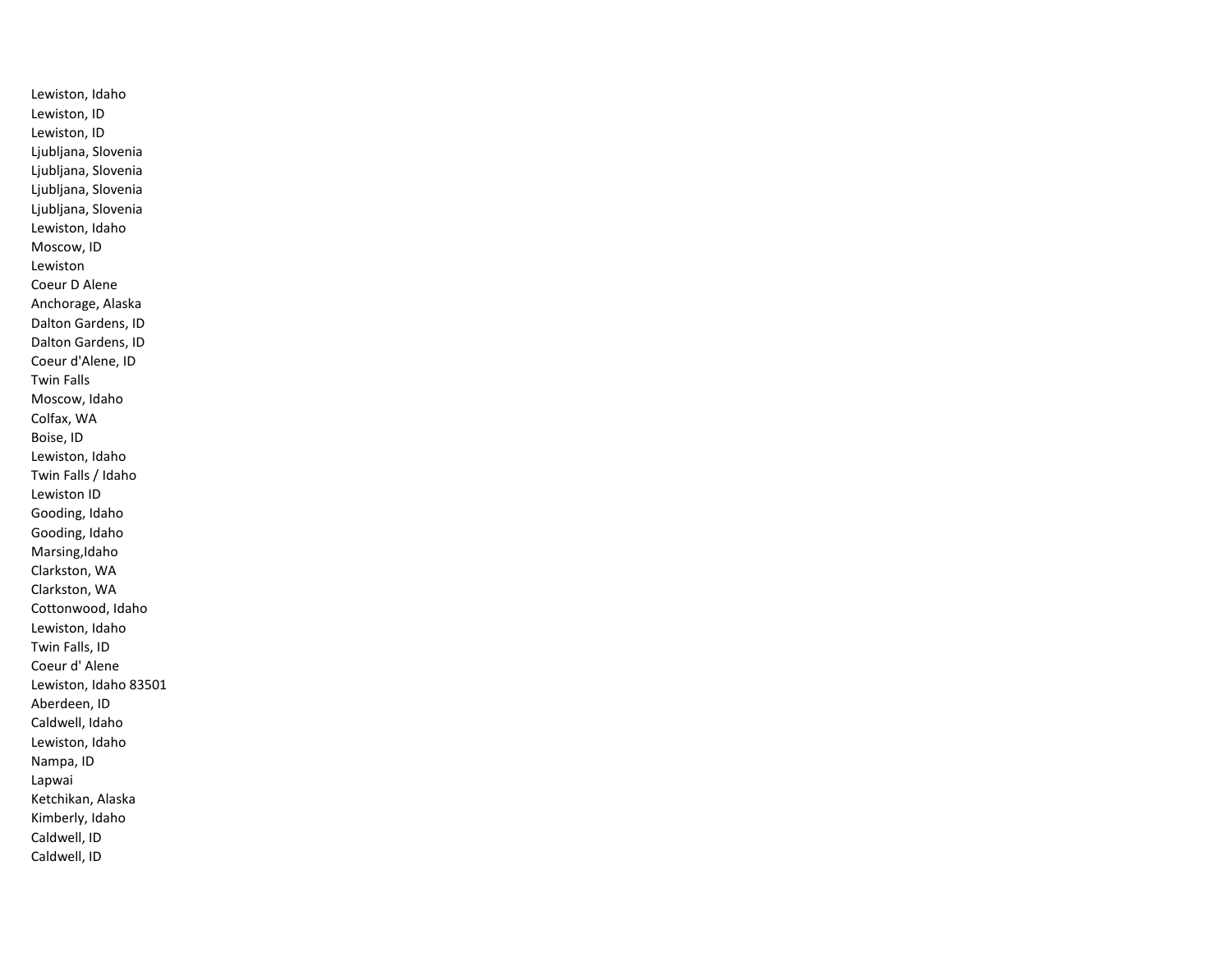Hayden Idaho Hayden Idaho Lewiston, Idaho Coeur d' Alene Lewiston, Idaho Lewiston, ID Genesee, Idaho Willmar, MN San Diego, CA San Diego, CA San Diego, CA Lewiston Idaho Nampa, ID Coeur d'Alene ID Cocolalla, ID Orofino Idaho Coeur d Alene, Idaho Weiser, Idaho Coeur d' Alene, Idaho Clarkston, WA

Twin Falls Clarkston, WA Caldwell, Idaho Caldwell, Idaho Meridian Idaho Hayden, Idaho Parma, Idaho Homedale, Idaho Moscow Idaho Boise, ID Richland, WA Sandpoint, Idaho Mansfield Washington Lewiston ID Genesee Idaho Cascade Idaho Spirit Lake Idaho Clarkston, WA Council, Idaho Lewiston, Idaho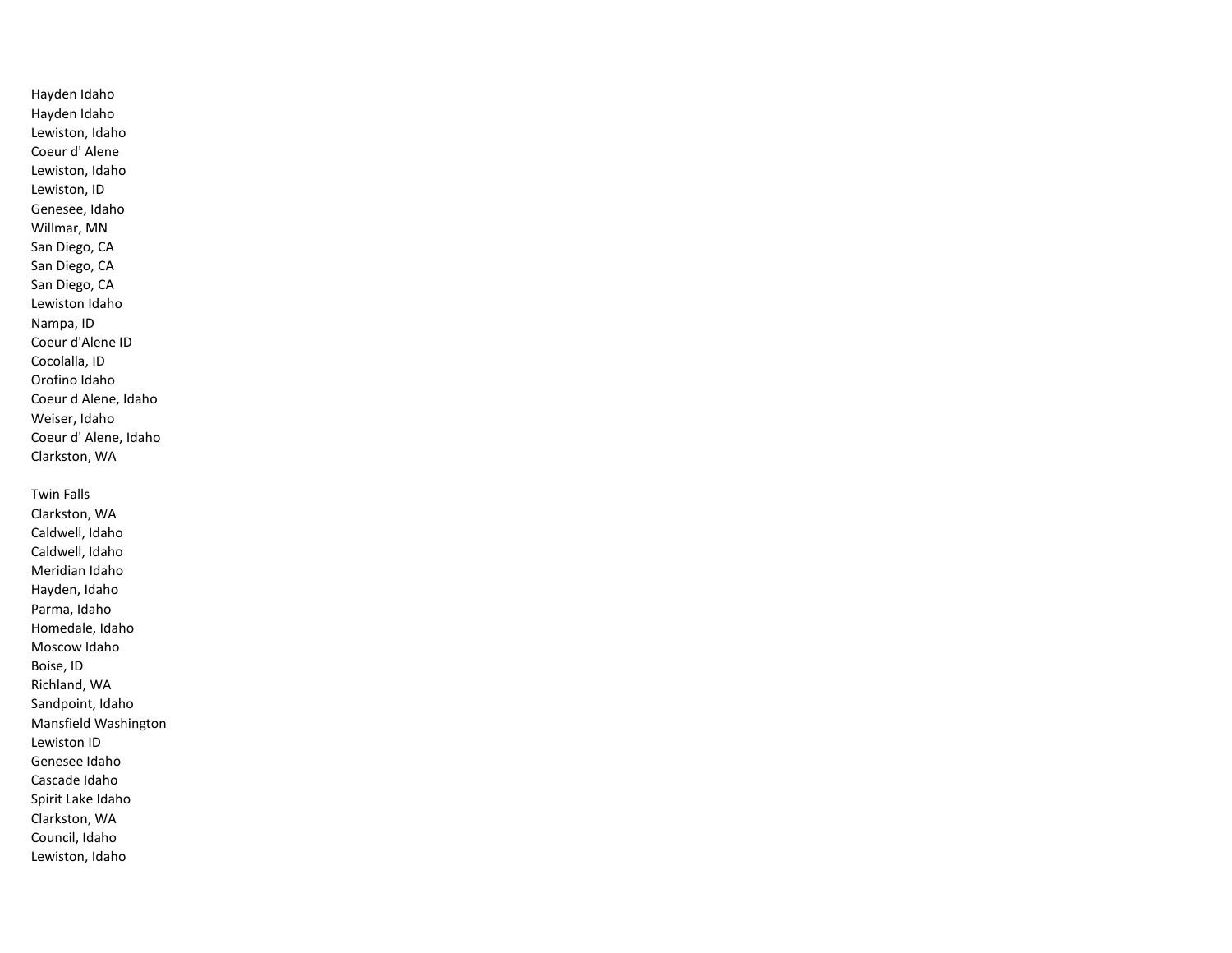Fullerton, California Twin Falls, Idaho Twin Falls, Idaho Twin Falls, Idaho Twin Falls, Idaho Coeur d'Alene, Idaho Salmon, Idaho Viola Idaho Lewiston, Idaho Genesee, Idaho Coeur d'Alene, Idaho Boise, ID Weippe, Idaho Joseph, Oregon Joseph, Oregon Grangeville, ID Idaho Kennewick, Wa Lewiston, Idaho Ione, Washington Federal Way Council, ID Elk City, Idaho Caldwell Idaho Lewiston, Idaho cda idaho cda idaho Mountain Idaho Boise, ID Dededo, Guam Wilder, Idaho Wilder, Idaho Cheyenne, Wyoming Post Falls, Idaho Lewiston Lewiston Lewiston Lewiston Lewiston, ID Port Angeles, Washington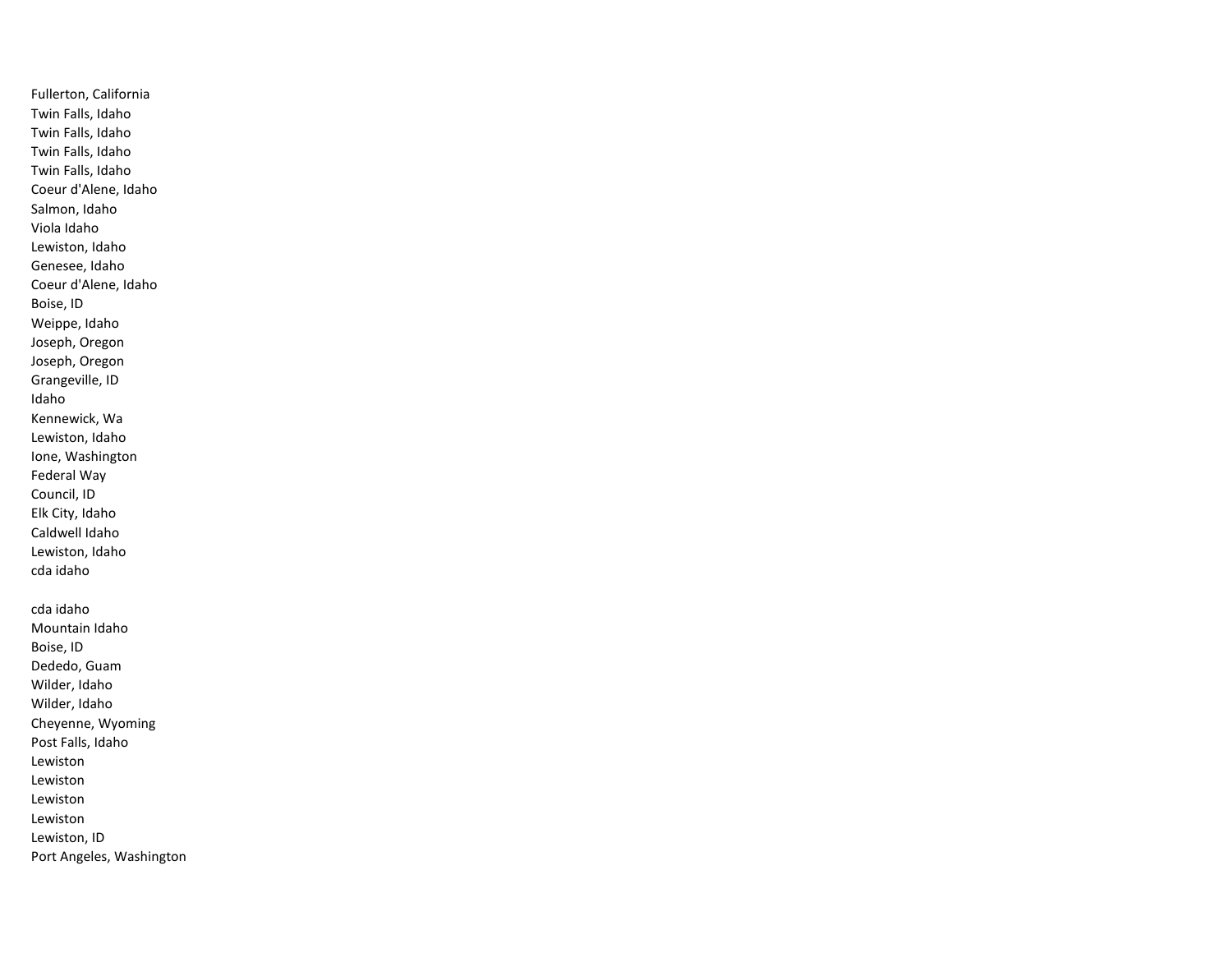Nampa, ID Sun Valley, ID Sun Valley, ID Coeur d'Alene, Idaho Coeur d'Alene, Idaho Mountain Home, Idaho Sun Valley, Idaho Minneapolis, Kansas Bonners Ferry, Idaho Bonners Ferry, Idaho Coeur d Alene Idaho Lewiston, ID Post Falls, ID California Lewiston, Idaho Alberton, MT Lewiston, ID Coeur d'Alene, ID Kellogg, Idaho Meridian, ID Meridian, ID Priest River, Idaho Lewiston, ID Lewiston, ID Lewiston, ID Spirit Lake, Idaho Lewiston, Idaho Lewiston, Idaho Lewiston ID Lewiston ID Rathdrum Idaho Genesee Post Falls, Idaho Lewiston, ID Lewiston, ID Moscow, Idaho Condon, Oregon Tampa, FL Pinehurst, ID Post Falls, Idaho Hollister, Ca